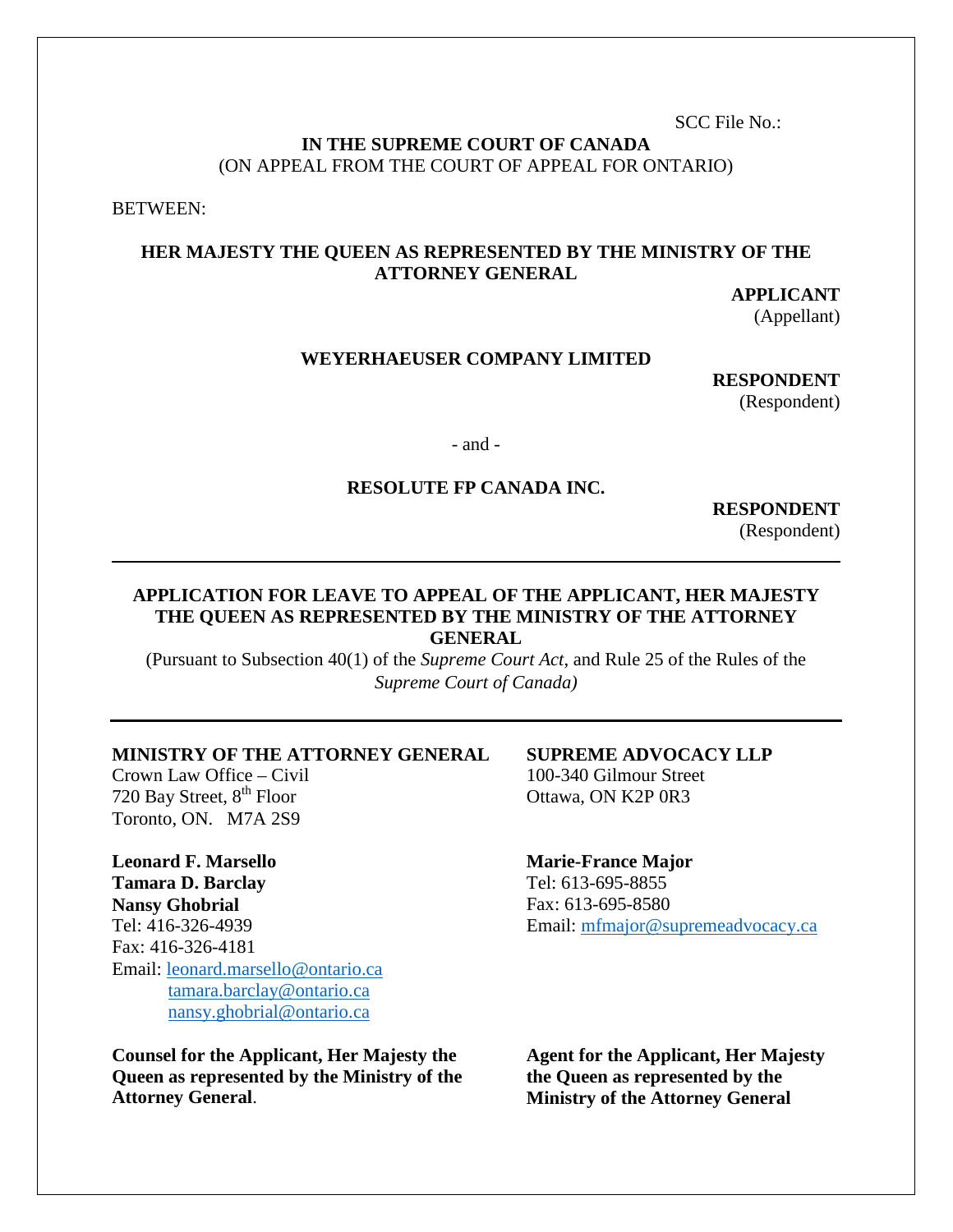### **BORDEN LADNER GERVAIS LLP**

Barristers & Solicitors 22 Adelaide Street West, Suite 3400 Toronto, ON M5H 4E3 Fax: 416-367-6749

**Christopher D. Bredt**  Tel: 416-367-6165 Email: [cbredt@blg.com](mailto:cbredt@blg.com)

**Markus Kremer**  Tel: 416-367-6658 Email: [mkremer@blg.com](mailto:mkremer@blg.com)

**Alannah Fotheringham** Tel: 416-367-6394 Email[:afotheringham@blg.com](mailto:afotheringham@blg.com)

**Counsel for the Respondent, Weyerhaeuser Company Limited**

### **TORYS LLP**

Barristers & Solicitors 79 Wellington Street,  $30<sup>th</sup>$  Floor Box 270, TD South Tower Toronto, ON M5K 1N2 Fax: (416) 865-7380

### **Crawford Smith**

Tel: (416) 865-8209 Email: [csmith@torys.com](mailto:csmith@torys.com)

**Jeremy R. Opolsky**  Tel: (416) 865-8117 Email: [jopolsky@torys.com](mailto:jopolsky@torys.com)

**Counsel for the Respondent, Resolute FP Canada Inc.**

### **BORDEN LADNER GERVAIS LLP**

World Exchange Plaza Suite 1300 100 Queen Street Ottawa, ON K1P 1J9

### **Nadia Effendi**

Tel: 613-237-5160 Fax: 613-230-8842 Email: [neffendi@blg.com](mailto:neffendi@blg.com)

**Ottawa Agent for the Respondent, Weyerhaeuser Company Limited**

### **BORDEN LADNER GERVAIS LLP**

World Exchange Plaza Suite 1300 100 Queen Street Ottawa, ON K1P 1J9

### **Nadia Effendi**

Tel: 613-237-5160 Fax: 613-230-8842 Email: [neffendi@blg.com](mailto:neffendi@blg.com)

**Ottawa Agent for Counsel for the Respondent, Resolute FP Canada Inc.**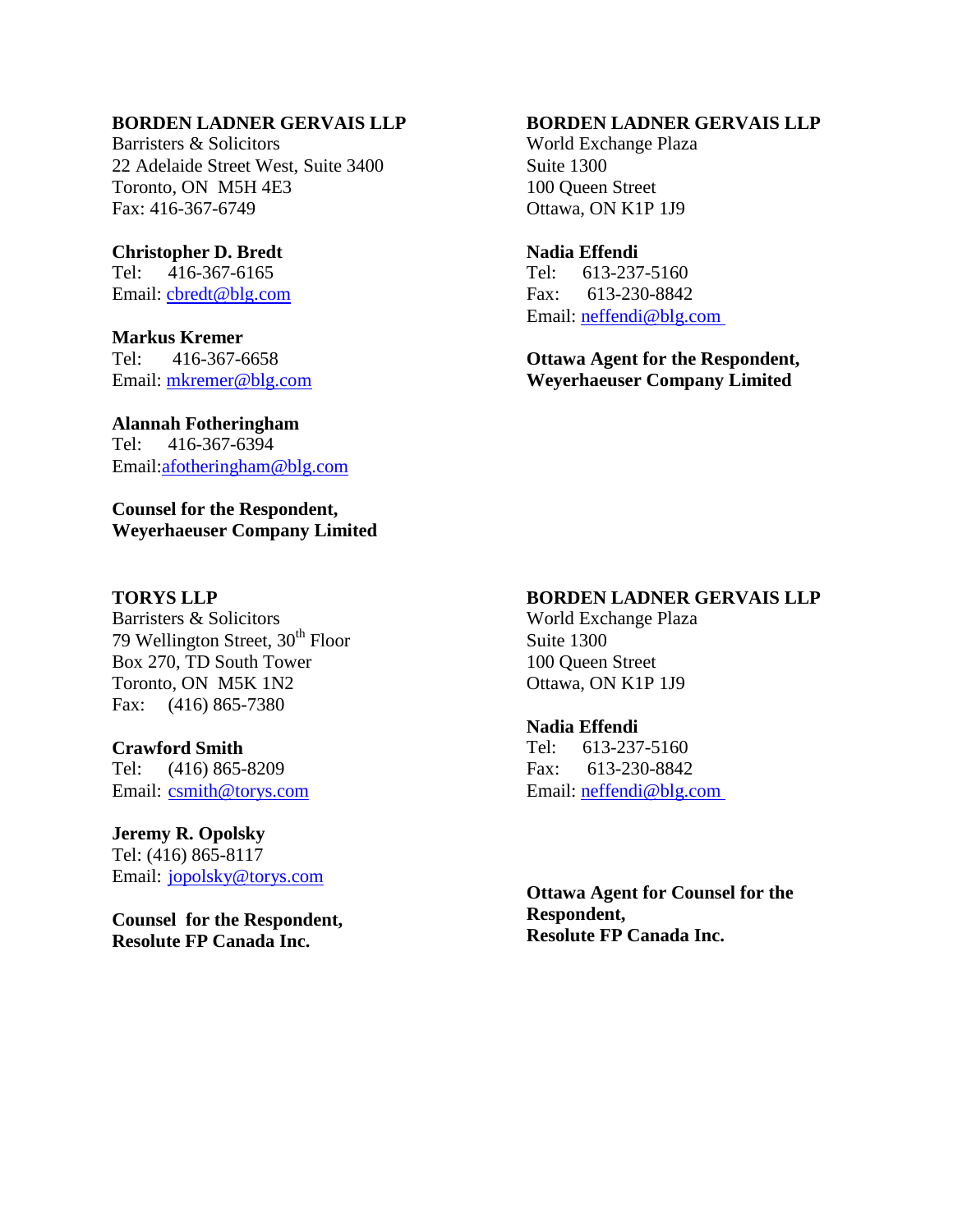# **TABLE OF CONTENTS**

| <b>TAB</b> |                | <b>PAGE</b>                                                                                                                                                 |  |
|------------|----------------|-------------------------------------------------------------------------------------------------------------------------------------------------------------|--|
|            |                |                                                                                                                                                             |  |
| 2.         |                | <b>Judgments and Reasons Below</b>                                                                                                                          |  |
|            |                | A. Reasons of Superior Court of Justice, Commercial List, dated July 19, 2016 5                                                                             |  |
|            |                | B. Order of Superior Court of Justice, Commercial List, dated July 19, 2016 21                                                                              |  |
|            |                |                                                                                                                                                             |  |
|            |                |                                                                                                                                                             |  |
|            |                | 3. Memorandum of Argument                                                                                                                                   |  |
|            |                |                                                                                                                                                             |  |
|            |                |                                                                                                                                                             |  |
|            |                |                                                                                                                                                             |  |
|            |                | i.                                                                                                                                                          |  |
|            |                | ii.                                                                                                                                                         |  |
|            |                | The Ownership of the Contaminated Land: 1979-present129<br>iii.                                                                                             |  |
|            |                | iv. Resolution of the First Nations Litigation and the Indemnity 132                                                                                        |  |
|            |                |                                                                                                                                                             |  |
|            |                |                                                                                                                                                             |  |
|            |                |                                                                                                                                                             |  |
|            |                |                                                                                                                                                             |  |
|            | $\mathbf{C}$ . | The Business Contracts Exception to the No Indirect Fettering Rule 137                                                                                      |  |
|            |                | D. Is the No Indirect Fettering Rule Limited to Municipal Legislative Actions?138                                                                           |  |
|            |                |                                                                                                                                                             |  |
|            |                |                                                                                                                                                             |  |
|            |                |                                                                                                                                                             |  |
|            |                | PART IV and V - SUBMISSION ON COSTS and ORDER SOUGHT141                                                                                                     |  |
|            |                |                                                                                                                                                             |  |
|            |                |                                                                                                                                                             |  |
|            |                | 4. Documents Relied Upon                                                                                                                                    |  |
|            |                | A. Memorandum of Agreement made as of the $7th$ day of December, 1979 between Great<br>Lakes Forest Products Limited, Reed Ltd., and Reed International 151 |  |
|            |                | B. Memorandum of Agreement executed November 22, 1985 and Escrow Agreement                                                                                  |  |
|            |                |                                                                                                                                                             |  |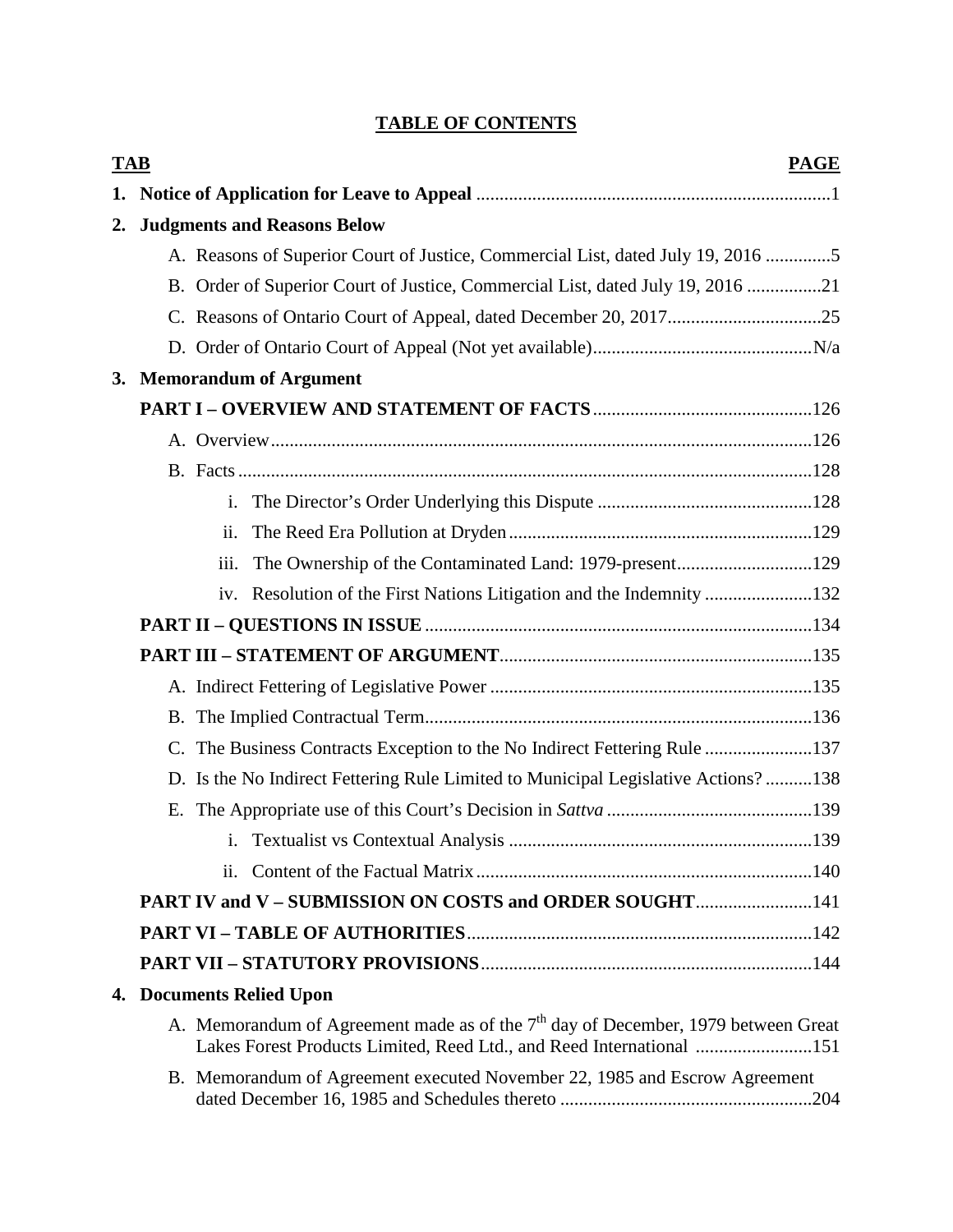| 5. Authorities |                                                                                              |
|----------------|----------------------------------------------------------------------------------------------|
|                | A. Attorney General of Belize & Ors v Belize Telecom Ltd, [2009] UKPC 10281                  |
|                |                                                                                              |
|                | C. Blackshield AR, "Constitutional Issues Affecting Public Partnerships" (2006) UNSW         |
|                | D. Hall, Geoff R, Canadian Contractual Interpretation Law, 3rd ed (Toronto:                  |
|                | E. Hogg, Peter W <i>et al, Liability of the Crown</i> , 4th ed (Toronto: Carswell, 2011) 306 |
|                | F. Morley, J Gareth, "Sovereign Promises: Does Canada Have a Law of Administrative           |
|                | G. Waddams, SM, The Law of Contracts, 7th ed (Toronto: Canada Law Book, 2017) 331            |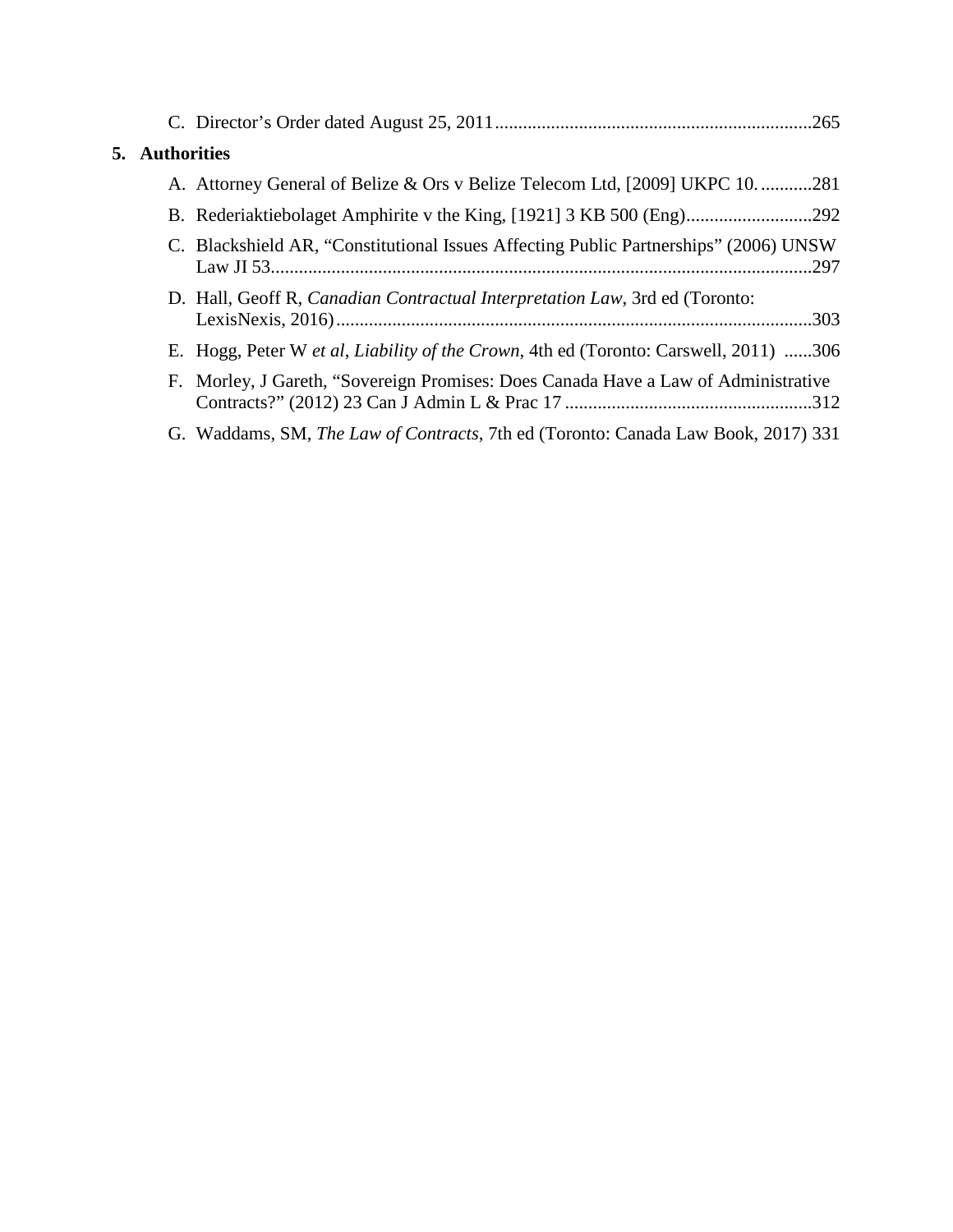### **PART I – OVERVIEW & STATEMENT OF FACTS**

## **A. Overview**

1. The future exercise of legislative discretion may not be fettered by contract, and any agreement purporting to do so is void for reasons of public policy.<sup>[1](#page-4-0)</sup> The rule against fettering reflects the fact that the executive branch of government cannot lawfully enter into any contract that would "disable the Legislature from [its] entire freedom of action at any future time when it might be needful  $\ldots$  to legislate for the public welfare."<sup>[2](#page-4-1)</sup>

2. In *Pacific National Investments Ltd. v Victoria (City*) this Court found that the rule against fettering applies with equal force to an agreement that seeks to impose an implied obligation on the Crown to compensate a contracting party for losses caused by the enactment of legislation. The Court concluded that attaching financial consequences to a legislative decision may operate as a significant practical disincentive and, therefore, this kind of *indirect* fetter "is no more acceptable than an outright restriction on the legislative power."<sup>[3](#page-4-2)</sup>

3. This Court recognized a limited exception to the rule against fettering in the case of "business contracts." It concluded that governments should be required to honour their "business" and "proprietary" contracts, even in cases where the financial consequences of those commitments might be seen as potentially influencing legislative decision-making. The Court accepted that such contracts do not rise to the level of an unlawful fetter because they do not "inject the same kind of outstanding consideration into the legislative process."[4](#page-4-3) It distinguished

<span id="page-4-0"></span><sup>1</sup> *Rederiaktiebolaget Amphitrite v The King,* [1921] 3 KB 500 (Eng), Application Record ("AR"), Tab 5B; *[Attorney General of British Columbia v Esquimalt & Nanaimo Ry Co](https://www.canlii.org/en/ca/ukjcpc/doc/1949/1949canlii324/1949canlii324.html?resultIndex=1)*, [1950] 1 DLR [305 at 312](https://www.canlii.org/en/ca/ukjcpc/doc/1949/1949canlii324/1949canlii324.html?resultIndex=1) (PC). See also: SM Waddams, *The Law of Contracts,* 7th ed (Toronto: Canada Law Book, 2017) at §648 [Waddams], AR, Tab 5G, pp 340-41; Peter W Hogg, et al, *Liability of the Crown*, 4th ed (Toronto: Carswell, 2011) at 324 [Hogg], AR, Tab 5E, p 312.

<span id="page-4-1"></span> $2$  AR Blackshield, "Constitutional Issues Affecting Public Private Partnerships" (2006) UNSW Law JI 53 at 53, AR, Tab 5C, p 301, quoting Alpheus Todd, *Parliamentary Government in the British Colonies*, 1st ed, (London: Longmans, Green, and Co, 1880) at 192 and AV Dicey, *Introduction to the Study of the Law of the Constitution,* 10th ed (London: MacMillan, 1959) at 67-68.

<span id="page-4-2"></span><sup>3</sup> [2000 SCC 64 at para 63, \[2000\] 2 SCR 919](https://www.canlii.org/en/ca/scc/doc/2000/2000scc64/2000scc64.html#par63) [*PN 1*].

<span id="page-4-3"></span><sup>4</sup> *Ibid* [at para 65.](https://www.canlii.org/en/ca/scc/doc/2000/2000scc64/2000scc64.html#par65)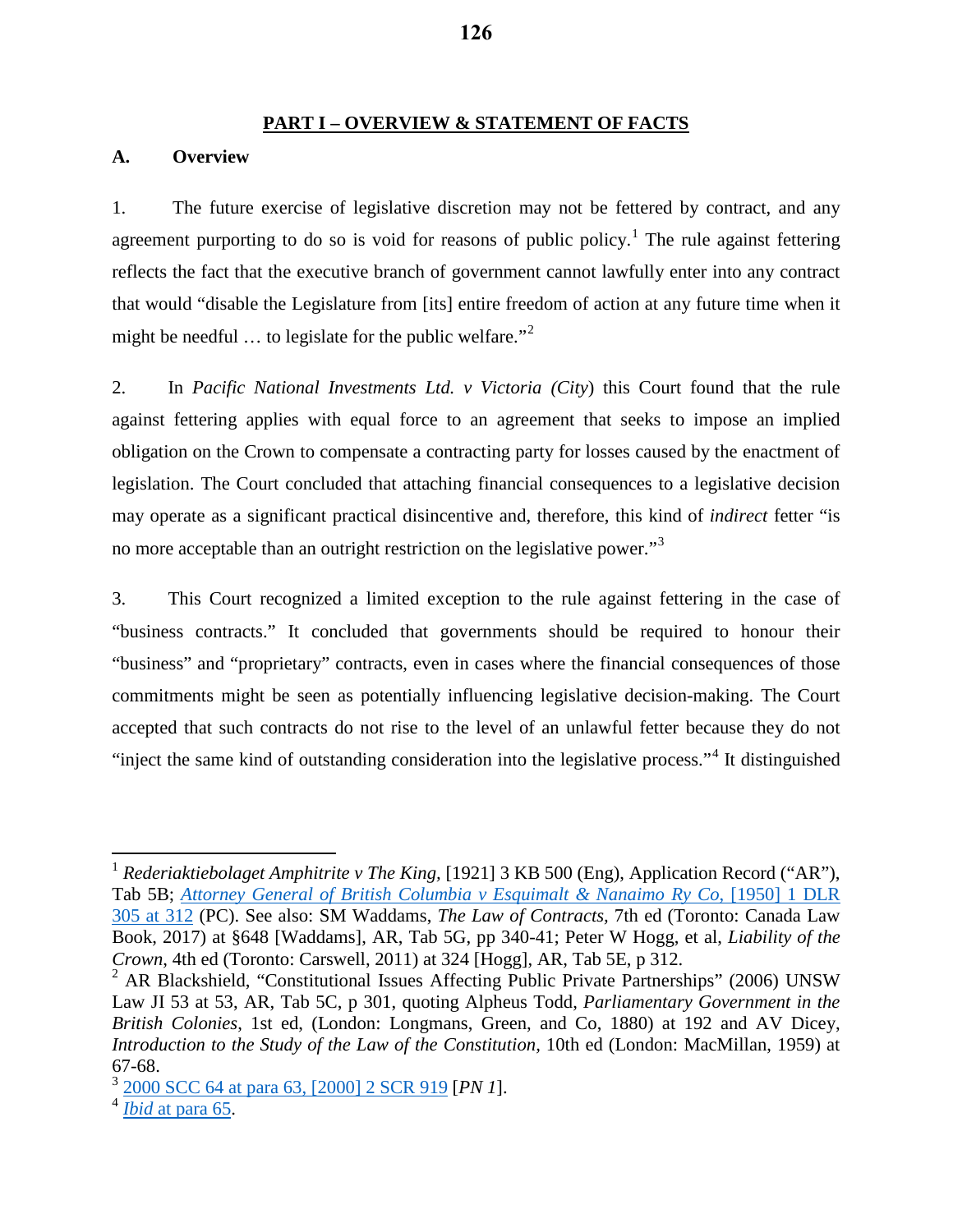its earlier decision in *Wells v Newfoundland[5](#page-5-0)* explaining that *Wells* involved a "business" contract and in any event, *PN 1* concerned *municipal* legislative powers.

4. *PN 1,* however, contains a significant dissenting judgment and has also been the object of academic criticism.[6](#page-5-1) Indeed, four years later in *Pacific National Investments Ltd. v Victoria (City)*, the plaintiff made partial recovery based on unjust enrichment.<sup>[7](#page-5-2)</sup> This recovery is arguably inconsistent with the "no indirect fettering" rule as the compensation awarded may be viewed as a financial disincentive to legislate.

5. Since *PN 1* the operation of the business contracts exception to the no indirect fettering rule has given rise to confusion and warrants further examination by this Court.<sup>[8](#page-5-3)</sup>

6. From a public policy perspective it would also be beneficial for this Court to clarify that *PN 1* applies to provincial governments and is not confined to contracts involving municipalities.

7. The proposed appeal affords this Court an opportunity to address these issues of national importance in the context of the public interest in environmental regulation and a contract of indemnity ("Indemnity") given by Ontario in 1985 as part of a settlement.

8. The settlement addressed the health and welfare of two First Nations Bands following the mercury contamination of the English and Wabigoon Rivers ("Rivers") in the 1960s and 1970s and resulted in the establishment of the Mercury Disability Board, the Mercury Disability Fund, the resolution of a lawsuit brought by the First Nations several years earlier, and the enactment of related federal and provincial legislation.<sup>[9](#page-5-4)</sup>

9. The Ontario Court of Appeal implied terms into the Indemnity which were unnecessary and were in fact contrary to its express terms. The Court ought to have enforced the no indirect

<sup>5</sup> [\[1999\] 3 SCR 199](https://www.canlii.org/en/ca/scc/doc/1999/1999canlii657/1999canlii657.html?resultIndex=1) [*Wells*].

<span id="page-5-1"></span><span id="page-5-0"></span><sup>&</sup>lt;sup>6</sup> See Hogg, *supra* note 1, at 327-28, AR, Tab 5E, pp 313-14.

<span id="page-5-2"></span><sup>7</sup> [2004 SCC 75 at para 1, \[2004\] 3 SCR 575](https://www.canlii.org/en/ca/scc/doc/2004/2004scc75/2004scc75.html#par1) [*PN 2*].

<span id="page-5-3"></span><sup>8</sup> See Hogg, *supra* note 1, at 327, AR, Tab 5E, p 313.

<span id="page-5-4"></span><sup>&</sup>lt;sup>9</sup> Reasons for Judgement of the Court of Appeal, December 20, 2017, reported at 2017 ONCA 1007 at para 219, [2017] OJ No 6654 (QL), Laskin JA, dissenting, [Appeal Decision], AR, Tab 2C, p 102. Two smaller lawsuits related to the mercury pollution were also resolved.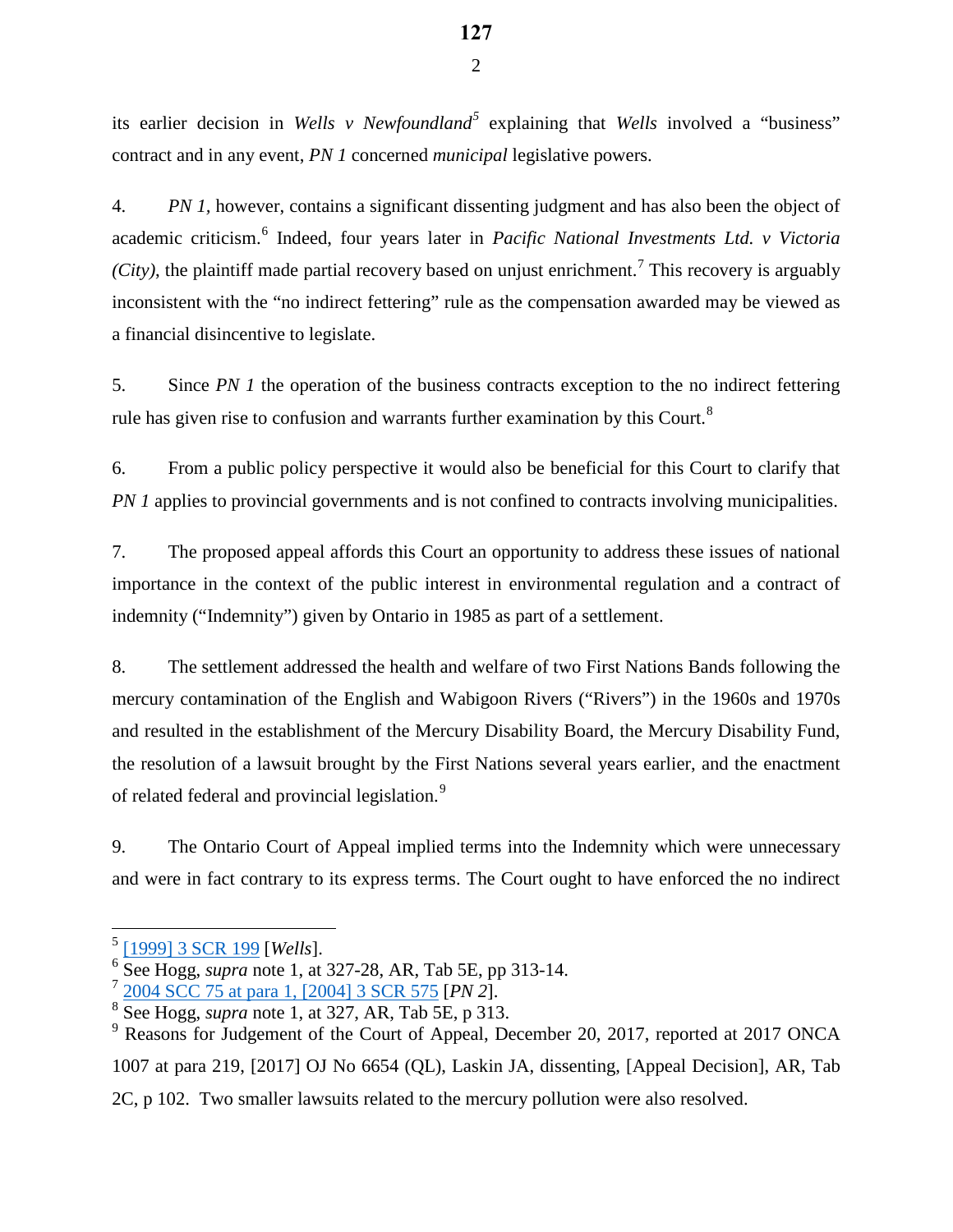fettering rule. As a result of its failure to do so, Ontario taxpayers will be required to reimburse the holder of the Indemnity for costs incurred to comply with the terms of a regulatory order which could not have been made under the environmental legislation in place when the Indemnity was given.

10. The Court of Appeal also failed to correct the Motions Judge's erroneous application of this Court's decision in *Sattva Capital Corp. v Creston Molly Corp.,*[10](#page-6-0) thereby endorsing a twostep contractual interpretation process and excluding the environmental legislative framework of the day from the interpretative factual matrix. Given the number of non-standard form contracts in Canada, this issue is equally one of national importance and requires further examination.

### **B. Facts**

 $\overline{a}$ 

### **i. The Director's Order Underlying this Dispute**

11. In August 2011, the Ontario Ministry of the Environment ("MOE") issued a preventative measures regulatory order against Resolute and Weyerhaeuser as former owners and/or persons in management or control of a mercury waste disposal site ("WDS") located near Dryden, Ontario ("Director's Order"). The Director's Order was made pursuant to section 18(1) of the *Environmental Protection Act*. [11](#page-6-1) 

12. The *EPA* was significantly amended in 1990 specifically to enable the regulator to reach back to *former* owners or those who previously had management or control of an undertaking or property to prevent, reduce or ameliorate the discharge of a contaminant into the natural environment.<sup>[12](#page-6-2)</sup> The Director's Order could not have been made under the *EPA* as it existed at the time of the settlement in 1985.

13. Resolute and Weyerhaeuser have appealed the Director's Order to the Environmental Review Tribunal.<sup>[13](#page-6-3)</sup> The appeals are presently in abeyance.

<sup>10</sup> [2014 SCC 53, \[2014\] 2 SCR 633](https://www.canlii.org/en/ca/scc/doc/2014/2014scc53/2014scc53.html?resultIndex=1) [*Sattva*].

<span id="page-6-1"></span><span id="page-6-0"></span><sup>11</sup> [RSO 1990, c E-19](https://www.ontario.ca/laws/statute/90e19) [*EPA*]; [Loi sur la protection de l'environnement, LRO 1990, c E-19](https://www.ontario.ca/fr/lois/loi/90e19) [*LPE*].

<span id="page-6-2"></span><sup>&</sup>lt;sup>12</sup> This statutory amendment is discussed further under "Part III – Statement of Argument".

<span id="page-6-3"></span><sup>13</sup> Appeal Decision, *supra* note 9, at paras 52-53, Brown JA, AR, Tab 2C, p 41.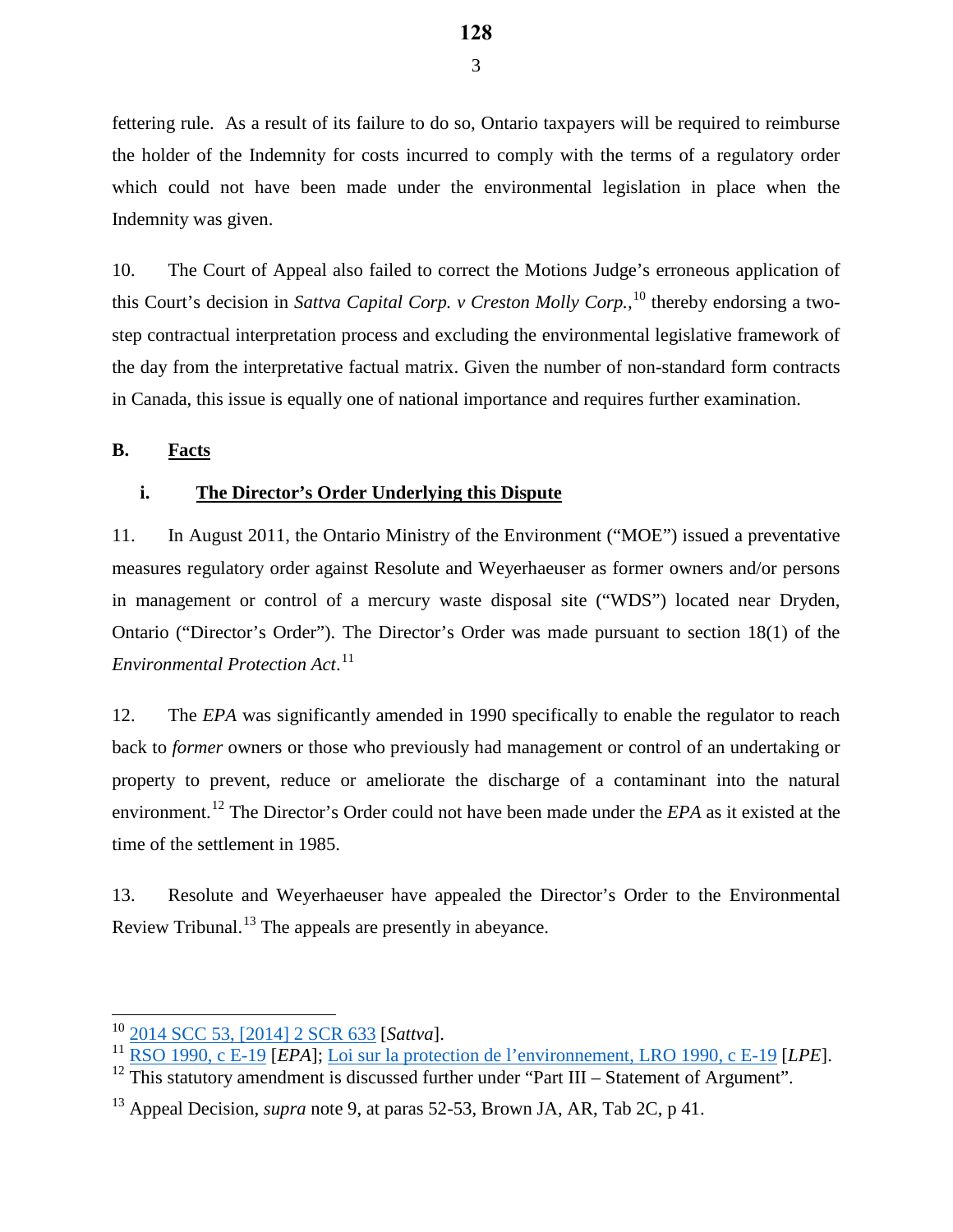14. Weyerhaeuser commenced this action in May 2013 claiming that the Indemnity requires Ontario to compensate it for costs associated with the Director's Order.<sup>[14](#page-7-0)</sup> Resolute was added, on consent, as an interested party.

## **ii. The Reed Era Pollution at Dryden**

15. In the 1960s and 1970s, Dryden Paper Company Ltd. and Dryden Pulp Ltd. (both acquired by Reed Ltd. in 1976)<sup>[15](#page-7-1)</sup> owned and operated a chemical plant and pulp and paper mill near Dryden. The operations produced various pollutants including untreated mercury waste which were released into the Rivers ("Reed Era Pollution").<sup>[16](#page-7-2)</sup>

16. In order to address the pollution, Ontario required Reed to modernize the Dryden operations, cease dumping the mercury waste, and create the WDS.<sup>[17](#page-7-3)</sup> The modernization requirements were contained in a Control Order made against Reed under the 1971 *EPA*. [18](#page-7-4)

17. The WDS was established in 1971 and has since been subject to regular monitoring, maintenance, testing and reporting as prescribed by MOE certificates of approval.<sup>[19](#page-7-5)</sup> This work will be required for the remaining 35 year lifespan of the WDS.<sup>[20](#page-7-6)</sup>

18. In 1977, the Grassy Narrows and Islington First Nations<sup>[21](#page-7-7)</sup> (collectively, "First Nations") sued Dryden Chemicals, Dryden Paper and Reed seeking damages for personal injury, loss of jobs, and loss of way of life due to the contamination of the Rivers ("First Nations Litigation").<sup>22</sup>

## **iii. The Ownership of the Contaminated Land: 1979 - present**

19. In 1979, against the background of the MOE Control Order and the ongoing First Nations Litigation, Reed sought to sell its Dryden operations to Great Lakes Forest Products Limited.<sup>[23](#page-7-9)</sup>

<span id="page-7-0"></span><sup>14</sup> *Ibid* at para 53, Brown JA, AR, Tab 2C, p 41.

<span id="page-7-1"></span><sup>15</sup> *Ibid* at para 13, Brown JA, AR, Tab 2C, p 28.

<span id="page-7-9"></span><span id="page-7-2"></span><sup>16</sup> *Ibid* at paras 9-10, Brown JA, AR, Tab 2C, p 27.

<span id="page-7-3"></span><sup>&</sup>lt;sup>17</sup> *Ibid* at para 11, Brown JA, and at para 215, Laskin JA, dissenting, AR, Tab 2C, pp 27-28, 100.

<span id="page-7-4"></span><sup>18</sup> *Ibid* at para 215, Laskin JA, dissenting, AR, Tab 2C, p 100.

<sup>19</sup> *Ibid* at paras 11-12, 14, 16, 21, 23, Brown JA, AR, Tab 2C, pp 27-28, 31.

<span id="page-7-6"></span><span id="page-7-5"></span><sup>20</sup> *Ibid* at para 48, Brown JA, AR, Tab 2C, p 40.

<span id="page-7-7"></span> $21$  Islington First Nation is now known as Wabaseemoong Independent Nations.

<span id="page-7-8"></span><sup>22</sup> Appeal Decision, *supra* note 9, at para 15, Brown JA, AR, Tab 2C, p 28.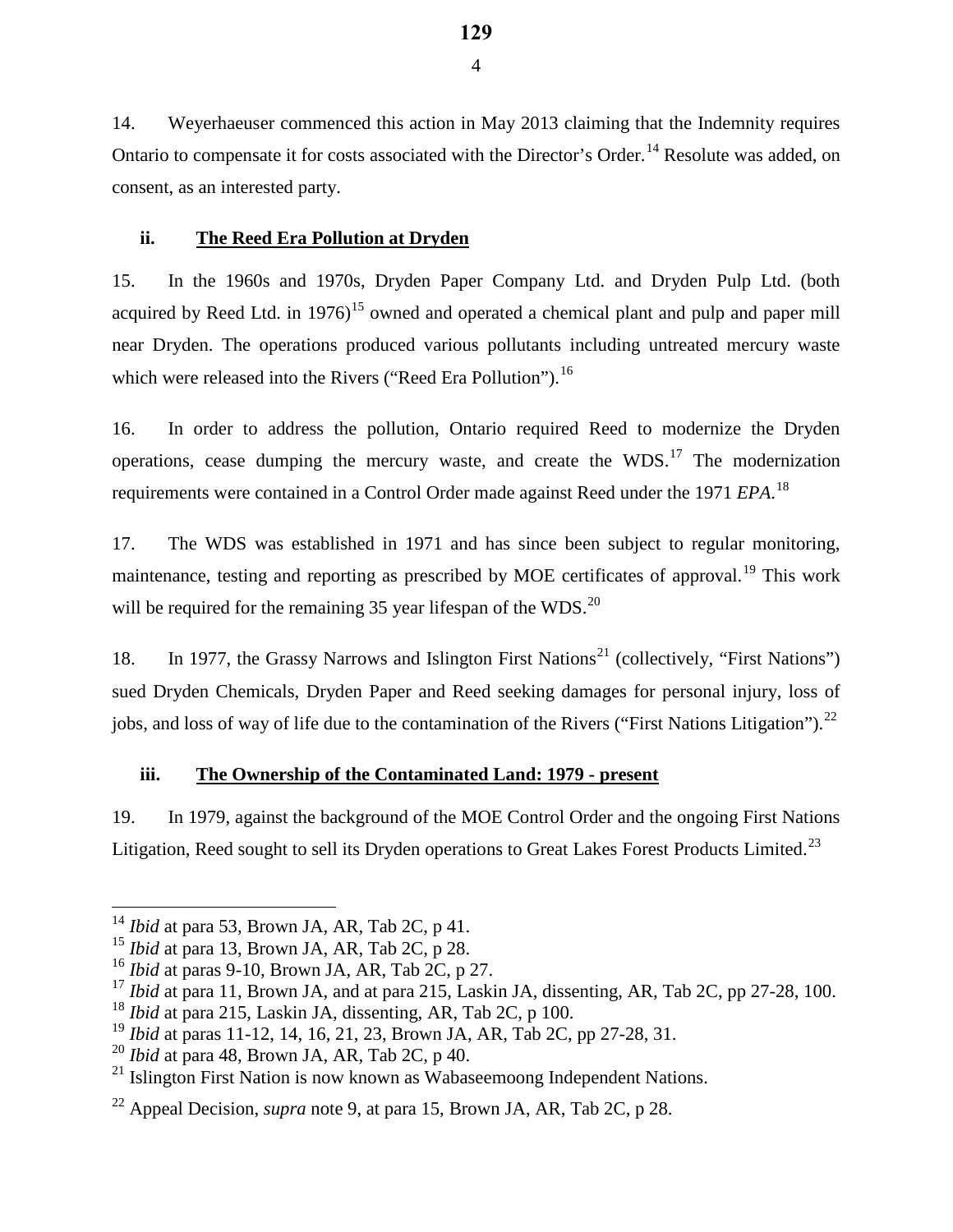20. When negotiations between Great Lakes and Reed stalled due to concerns about future Reed Era Pollution claims, Ontario offered to cap Great Lakes' exposure for damages at \$15 million.<sup>[24](#page-8-0)</sup> Great Lakes correspondingly committed to spending approximately \$200 million to modernize and expand the Dryden operations.<sup>25</sup>

21. Ontario's commitment to Great Lakes was commemorated in a letter from the Treasurer of Ontario dated November 6, 1979 ("1979 Indemnity").<sup>26</sup>

22. An asset purchase agreement was then finalized ("Dryden Agreement") and the sale of the Dryden assets was completed in December of  $1979$ .<sup>[27](#page-8-3)</sup>

23. In the Dryden Agreement Great Lakes undertook to indemnify Reed for damages from pollution claims and to share the cost of any settlement or judgment to a maximum of \$15 million. Above the \$15 million limit, Reed could look to Great Lakes for full indemnification. In turn, Great Lakes could recover from Ontario under the 1979 Indemnity.<sup>[28](#page-8-4)</sup>

24. Specifically, Clause 5.3 of the Dryden Agreement committed Great Lakes to:

… indemnify [Reed] … harmless from and against any obligation, liability, damage, loss, costs or expenses incurred by any of them after the Closing Date as a result of any claims, actions or proceedings existing at the Closing Date or which may arise or be asserted thereafter, whether by individuals, firms, companies, government (including the federal government of Canada and any province or municipality thereof or any agency, body or authority created by statutory or other authority) or any group or groups of the foregoing, because of or relating to any damages, loss, event or circumstances, caused or alleged to be caused by or with respect to, either in whole or in party, the discharge or escape or presence of any pollutant, including mercury or any other substance, from or in the plant or plants or lands or premised forming part of the Dryden assets sold by [Reed] to [Great Lakes] **(**hereinafter referred to as "Pollution Claims")…[29](#page-8-5) 

 <sup>23</sup> *Ibid* at para 17, Brown JA, AR, Tab 2C, p 29.

<span id="page-8-0"></span><sup>&</sup>lt;sup>24</sup> *Ibid* at para 18, Brown JA, AR, Tab 2C, p 29.<br><sup>25</sup> *Ibid.* 

<span id="page-8-2"></span><span id="page-8-1"></span><sup>25</sup> *Ibid*. 26 *Ibid* at para 19, Brown JA, AR, Tab 2C, pp 29-30.

<span id="page-8-3"></span><sup>27</sup> *Ibid* at para 22, Brown JA, AR, Tab 2C, p 31.

<span id="page-8-4"></span><sup>28</sup> *Ibid* at para 218, Laskin JA, dissenting, AR, Tab 2C, p 101.

<span id="page-8-5"></span><sup>&</sup>lt;sup>29</sup> Memorandum of Agreement between Great Lakes Forest Products Limited and Reed Ltd. dated December 7, 1979 at clause 5.3, AR, Tab 4A, pp 166-71.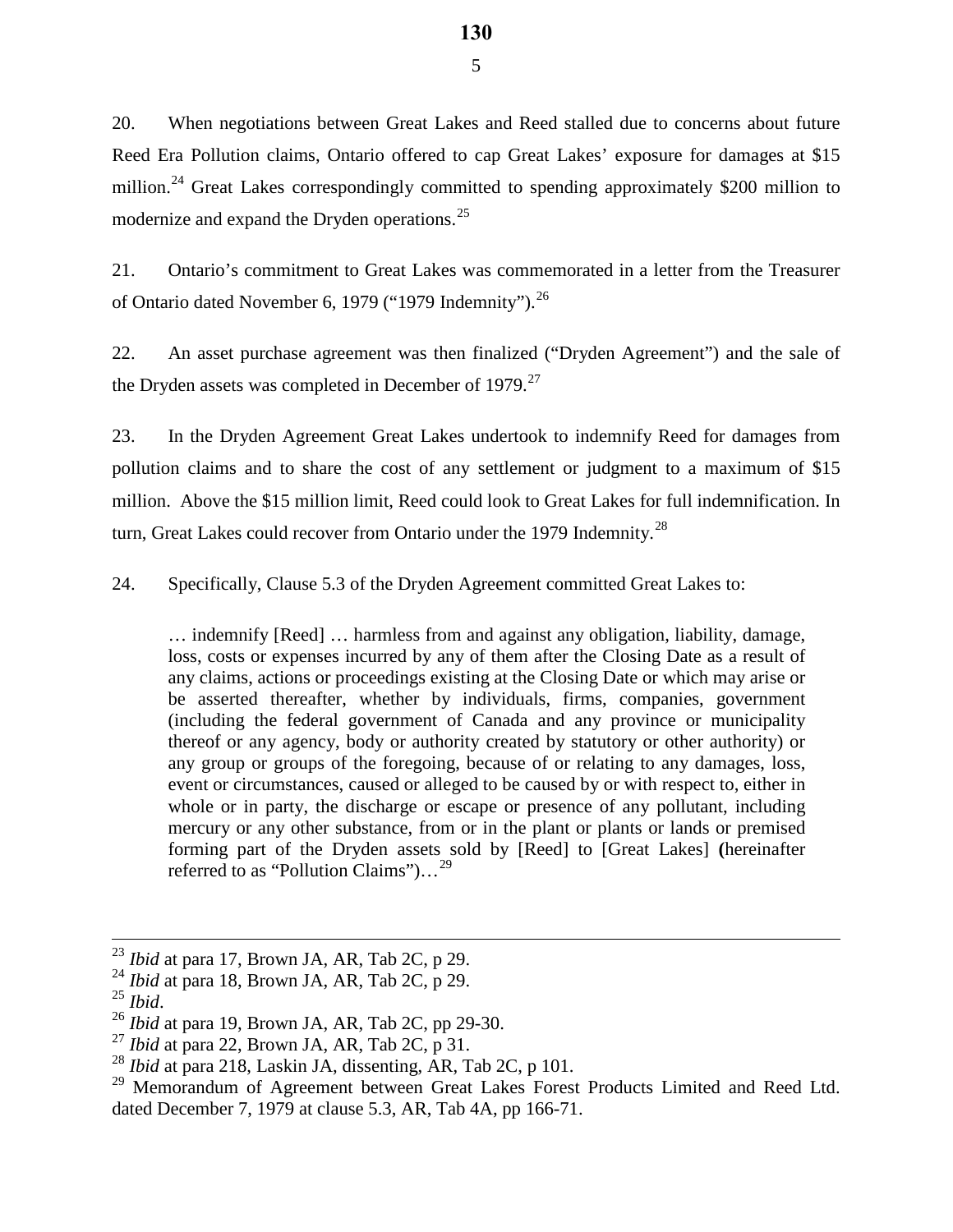26. Great Lakes continued the modernization of the Dryden operations until 1985.<sup>30</sup>

27. Since the completion of the sale, Great Lakes and its corporate successors, including Resolute, have fulfilled the ongoing regulatory requirements pertaining to the WDS.<sup>[31](#page-9-1)</sup>

28. In 1998, Bowater entered into negotiations with Weyerhaeuser for the sale of the Dryden assets. Weyerhaeuser sought to exclude the WDS from the assets to be purchased. A severance of the WDS was contemplated before closing.

29. When the severance became impossible to obtain before closing, Weyerhaeuser agreed to take title to it on the condition that it would be leased back to Bowater and reconveyed to Bowater after the severance. To facilitate this arrangement the parties negotiated an access agreement and a lease. Under the lease Bowater gave Weyerhaeuser a broad indemnity which covered all obligations relating to the WDS and expressly survived termination of the lease ("Lease Indemnity").<sup>[32](#page-9-2)</sup> The sale to Weyerhaeuser was then completed on September 30, 1998.<sup>[33](#page-9-3)</sup>

30. The severance of the WDS was obtained approximately two years later and it was reconveyed to Bowater on August 25, 2000.<sup>34</sup>

31. Weyerhaeuser sold the Dryden paper plant to Domtar Inc. in 2007.<sup>[35](#page-9-5)</sup>

32. In 2009 Bowater filed for protection under the *Companies' Creditors Arrangement Act*. [36](#page-9-6) Following the issuance of the Director's Order, Weyerhaeuser filed a proof of claim in the *CCAA*

<span id="page-9-6"></span><span id="page-9-0"></span><sup>30</sup> Appeal Decision, *supra* note 9, at para 86, Brown JA, and at para 217, Laskin JA, dissenting, AR, Tab 2C, pp 52-53, 101.

<span id="page-9-1"></span> $31$  *Ibid* at paras 23, 38, 46, Brown JA, AR, Tab 2C, pp 31, 37, 39. In 1998 Great Lakes became Bowater, which in 2010 became Abitibi-Consolidated Inc. and finally Resolute in 2012.

<span id="page-9-2"></span><sup>32</sup> *Ibid* at para 141, Brown JA, AR, Tab 2C, p 72.

<span id="page-9-3"></span><sup>33</sup> *Ibid* at paras 39-40, 135-42, Brown JA, AR, Tab 2C, pp 38, 70-72.

<span id="page-9-4"></span><sup>34</sup> *Ibid* at paras 41, 143, Brown JA, AR, Tab 2C, pp 38, 73.

<span id="page-9-5"></span><sup>35</sup> *Ibid* at para 42, Brown JA, AR, Tab 2C, p 38.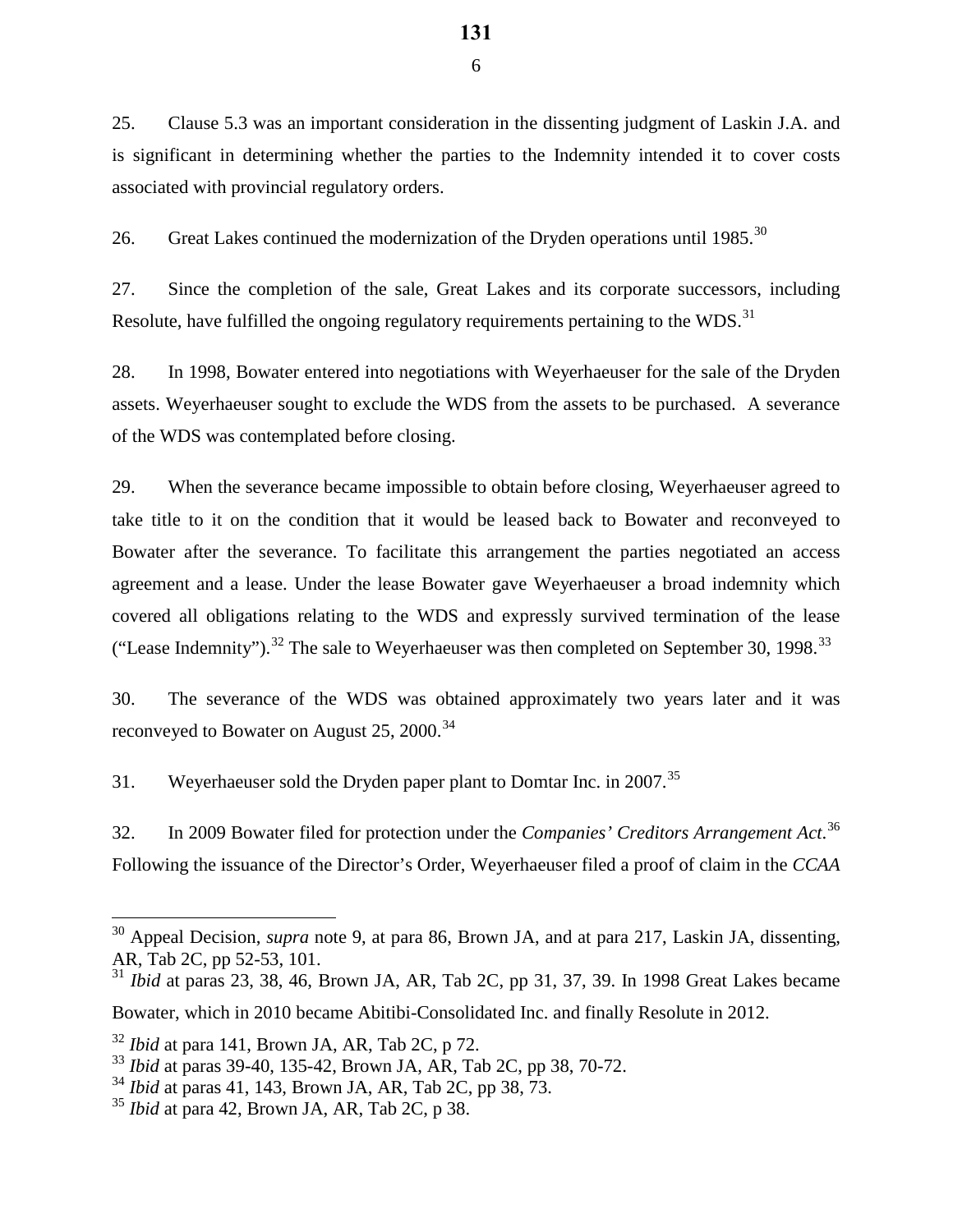proceedings based on the Lease Indemnity. The claim was for the value of the work required by the Director's Order (\$273,063) together with estimated legal costs (\$100,000). The *CCAA* monitor accepted the claim and Weyerhaeuser received a distribution of shares in Resolute.<sup>[37](#page-10-0)</sup>

33. Before emerging from *CCAA* protection, Bowater transferred the WDS to a related numbered company (4513541 Canada Inc. ("451")) already itself in receivership. In April 2011 the Receiver of  $451$  abandoned the WDS and was subsequently discharged.<sup>[38](#page-10-1)</sup> The WDS was effectively orphaned and, as a result, the Director's Order was addressed to the existing previous owners including Resolute and Weyerhaeuser.[39](#page-10-2) 

### **iv. Resolution of the First Nations Litigation and the Indemnity**

34. In the early 1980s the governments of Canada and Ontario engaged in mediation with the First Nations to address the problems caused to their communities by the mercury discharge. $40$ The First Nations Litigation formed part of the discussions.

35. Great Lakes was reluctant to contribute to any settlement of the First Nations Litigation unless it obtained releases for future claims. In order to facilitate the negotiations the Provincial Secretary for Resources Development wrote to Great Lakes and reaffirmed Ontario's commitment under the 1979 Indemnity.<sup>[41](#page-10-4)</sup>

36. The First Nations Litigation was finally settled on terms set out in a November 22, 1985 Memorandum of Agreement ("MOA") entered into by Canada, Ontario, the First Nations, Reed and Great Lakes.<sup>[42](#page-10-5)</sup> In addition to the First Nations receiving settlement funds the MOA created a provincial and legislative program to address health and social issues in the two First Nations

<sup>&</sup>lt;sup>36</sup> [RSC 1985, c C-36;](http://laws-lois.justice.gc.ca/eng/acts/C-36/FullText.html) Loi sur les arrangements avec les créanciers des compagnies, LRC 1985, c [C-36.](http://laws-lois.justice.gc.ca/fra/lois/C-36/TexteComplet.html) [37](http://laws-lois.justice.gc.ca/fra/lois/C-36/TexteComplet.html) Appeal Decision, *supra* note 9, at paras 144-145, Brown JA, AR, Tab 2C, p 73.

<span id="page-10-0"></span>

<span id="page-10-1"></span><sup>38</sup> *Ibid* at paras 43-45, Brown JA, AR, Tab 2C, pp 38-39.

<span id="page-10-2"></span> $39$  By 1993 Reed no longer existed.

<span id="page-10-3"></span><sup>40</sup> Appeal Decision, *supra* note 9, at para 24, Brown JA, AR, Tab 2C, pp 31-32.

<span id="page-10-4"></span><sup>41</sup> *Ibid.*

<span id="page-10-5"></span><sup>42</sup> *Ibid* at para 25, Brown JA, AR, Tab 2C, p 33.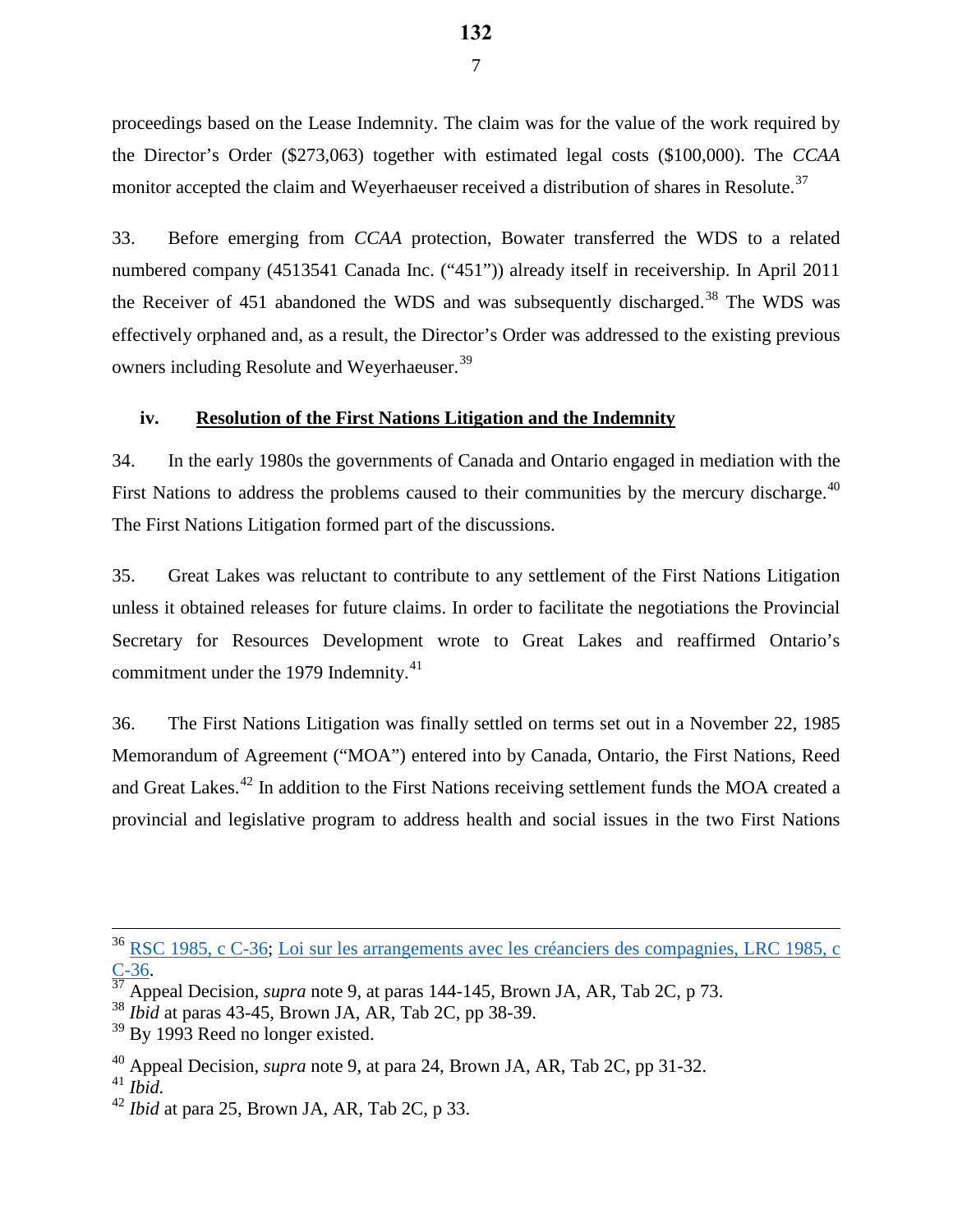communities. The program included the creation of the Mercury Disability Fund and the Mercury Disability Board, both of which still exist.<sup>[43](#page-11-0)</sup>

37. The MOA also required Ontario to grant an indemnity pertaining to the "issues" which the MOA defined as follows:

The discharge by Reed and its predecessors of mercury and any other pollutants into the English and Wabigoon and related river systems, and the continuing presence of any such pollutants discharged by Reed and its predecessors, including the continuing but now diminishing presence of methylmercury in the related ecosystems since its initial identification in 1969, and governmental actions taken in consequence thereof, may have had and may continue to have effects and raise concerns in respect of the social and economic circumstances and the health of the present and future members of the Bands ("the issues").<sup>[44](#page-11-1)</sup>

38. As complementary settlement documents to the MOA, in December 1985 the parties executed an Escrow Agreement and the Indemnity. It is the Indemnity which is central to the proposed appeal.[45](#page-11-2)

39. Clause 1 of the Indemnity provides:

Ontario hereby covenants and agree to indemnify Great Lakes, Reed … harmless from and against any obligations, liability, damages, loss, costs or expenses incurred by any of them after the date hereof as a result of any claim, action or proceeding, whether statutory or otherwise, existing at December 17, 1979 or which may arise or be asserted thereafter ... whether by individuals, firms, companies, government (including the Federal Government of Canada and any province or municipality thereof or any agency, body or authority created by any statutory or other authority) … because of or relating to any damage, loss, event or circumstances, caused [by] ... the discharge or escape or presence of any pollutant by Reed or its predecessors, including mercury or any other substance, from or in the plant or plants or lands or premises forming part of the Dryden assets sold by [Reed] to [Great Lakes] under the Dryden Agreement (hereinafter referred to as "Pollution Claims"). ...<sup>[46](#page-11-3)</sup>

<span id="page-11-0"></span><sup>43</sup> *Ibid* at para 28, Brown JA, and at para 219, Laskin JA, dissenting, AR, Tab 2C, pp 33-34, 102.

<span id="page-11-1"></span><sup>44</sup> Memorandum of Agreement between Great Lakes Forest Products Ltd, Reed Inc., Her Majesty the Queen in Right of the Province of Ontario, Her Majesty the Queen in Right of Canada as Represented by the Minister of Indian Affairs, the Islington Indian Band and the Grassy Narrows Indian Band dated November 22, 1985, AR, Tab 4B; *Ibid*, at para 26, Brown JA, AR, Tab 2C, p 33.

<span id="page-11-2"></span><sup>45</sup> Appeal Decision*, ibid,* at para 30, Brown JA, AR, Tab 2C, p 34.

<span id="page-11-3"></span><sup>46</sup> *Ibid* at para 31, Brown JA, AR, Tab 2C, pp 34-36.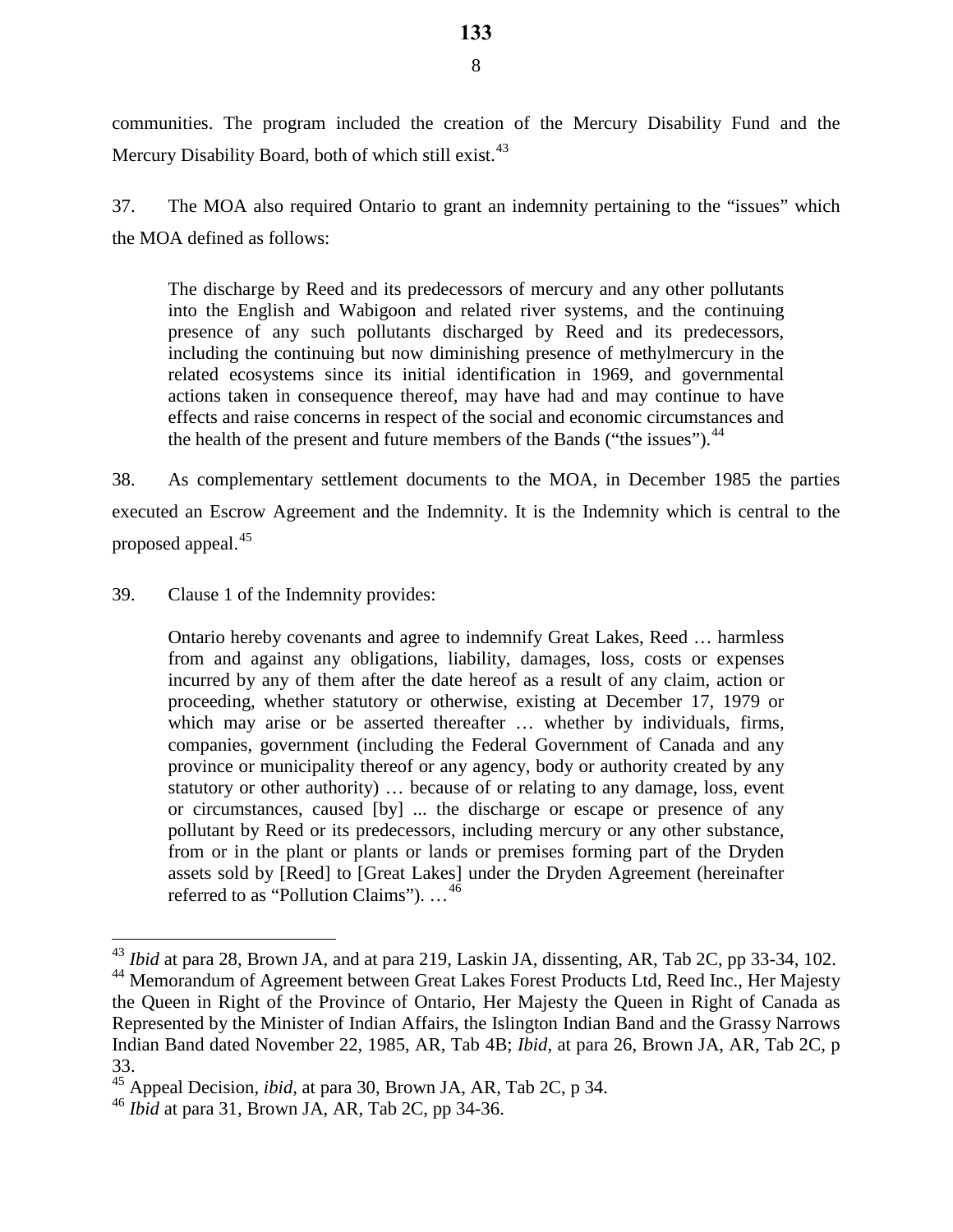40. Clause 2 requires Great Lakes and Reed to notify Ontario if either receives a Pollution Claim and entitles Ontario to take control of the defence of any action.<sup>[47](#page-12-0)</sup> Clause 3 requires the companies to cooperate in the investigation, defence, and settlement of any Pollution Claim.<sup>[48](#page-12-1)</sup>

41. Seven days after the signing of the MOA, but 17 days before the Escrow Agreement and Indemnity were signed, the Ontario "Spills Bill" was proclaimed in force.<sup>[49](#page-12-2)</sup> This legislation contained a provision creating a broad, new statutory cause of action against polluters and is available to governments as well as to individuals. It is contained in section 99 of the *EPA* and remains in force today.<sup>[50](#page-12-3)</sup>

### **PART II – QUESTIONS IN ISSUE**

42. The proposed appeal raises issues of public importance and important issues of law or mixed fact and law. These are:

- (i) the applicability of the no indirect fettering rule in a provincial environmental regulatory context;
- (ii) the potential impact of the business contracts exception to the no indirect fettering rule, as articulated by this Court in *PN 1*, and its applicability to provincial contracts generally as well as to the facts of this case; and
- (iii) the appropriate use of this Court's decision in *Sattva*.

<span id="page-12-0"></span><sup>47</sup> *Ibid* at para 266, Laskin JA, dissenting, AR, Tab 2C, p 122.

<span id="page-12-1"></span><sup>48</sup> *Ibid* at para 268, Laskin JA, dissenting, AR, Tab 2C, p 123.

<span id="page-12-2"></span><sup>&</sup>lt;sup>49</sup> The MOA was signed on November 22, 1985. The Spills Bill was proclaimed in force on

November 29, 1985. The Escrow Agreement and Indemnity were executed on December 16, 1985.

<span id="page-12-3"></span><sup>50</sup> Appeal Decision, *supra* note 9, at para 247, Laskin JA, dissenting, AR, Tab 2C, p 115; *[EPA,](https://www.ontario.ca/laws/statute/90e19#BK138)  supra* [note 11, s 99;](https://www.ontario.ca/laws/statute/90e19#BK138) *LPE*, *supra* [note 11, art 99.](https://www.ontario.ca/fr/lois/loi/90e19#BK138)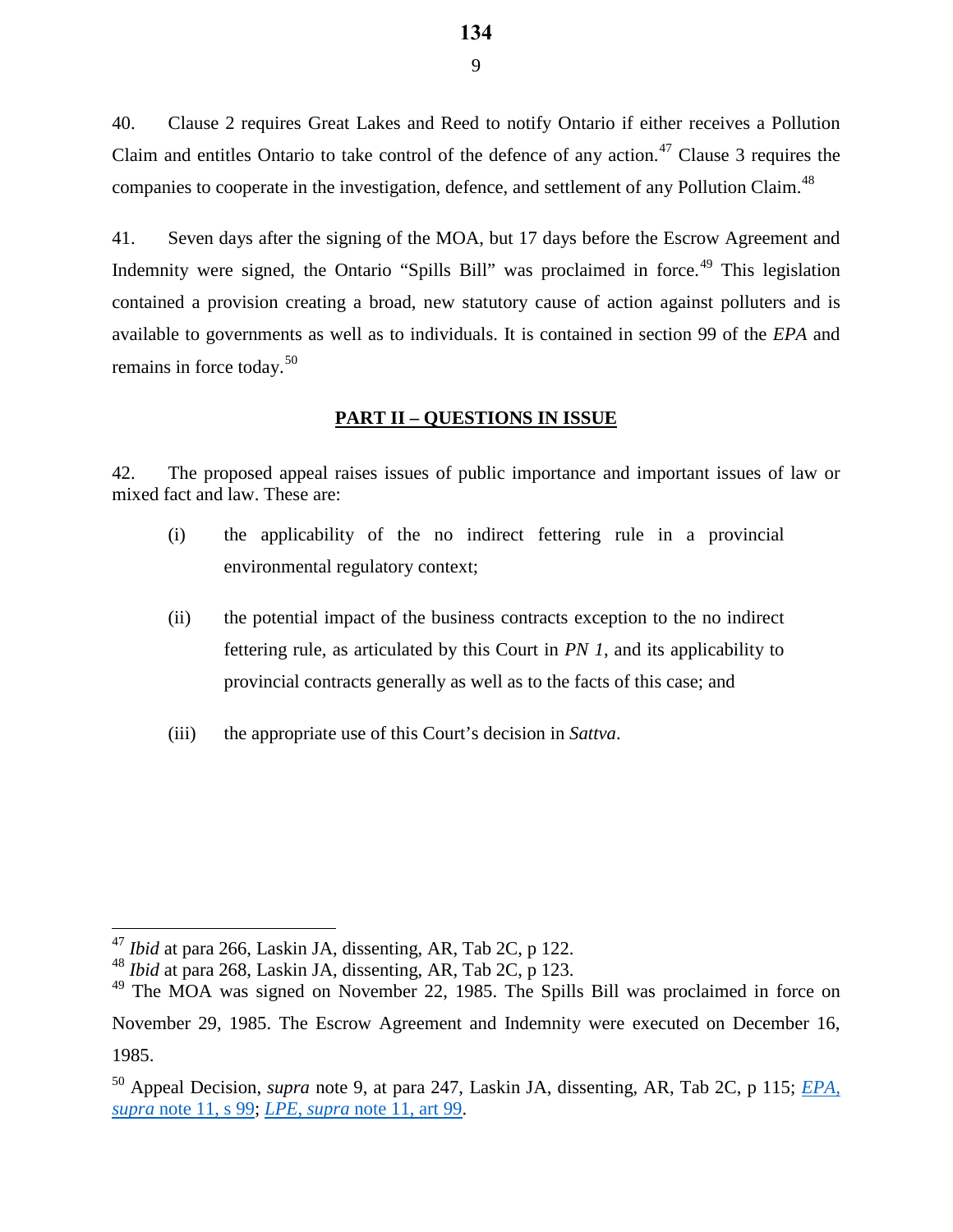### **PART III – STATEMENT OF ARGUMENT**

### **A. Indirect Fettering of Legislative Power**

43. The Indemnity contains no express language purporting to encumber future legislative action. As a matter of contractual interpretation, there is no basis to imply such terms. Moreover, doing so violates the anti-fettering doctrine set out by this Court in *PN 1*.

44. In *PN 1*, the City of Victoria passed a down-zoning bylaw that negatively impacted a developer's ability to complete a harbour project, thereby reducing profitability. The developer argued that its agreement with the City included an implied term that it would keep the zoning in place for a number of years and pay damages if it changed the zoning early. This Court dismissed the developer's appeal on the basis that the municipality lacked the statutory authority to make commitments about the future exercise of its delegated legislative power and, in any event, such an agreement would have been void as against public policy.<sup>[51](#page-13-0)</sup>

45. In reaching its decision this Court distinguished *Wells*[52](#page-13-1) in two ways: (1) *Wells* involved a business contract; and (2) *PN 1* concerned municipal, not provincial, legislative powers*.* [53](#page-13-2)

46. In *Wells*, the provincial government had appointed Mr. Wells commissioner of the Newfoundland utilities board until age 70, subject to good behaviour. The legislature subsequently abolished the board and Mr. Wells lost his job. When he sued for breach of contract, Newfoundland defended arguing that an implied promise to maintain the board was invalid as a fetter on legislative power.<sup>[54](#page-13-3)</sup>

47. This Court found that while Mr. Wells' employment contract could not be permitted to fetter the province's power to abolish the board, he was nonetheless entitled to damages for breach of contract. In doing so, this Court made clear that a statute that causes a breach of

<span id="page-13-0"></span> $51$  *PN 1, supra* note 3, at para 66.

<span id="page-13-3"></span>

<span id="page-13-2"></span><span id="page-13-1"></span><sup>&</sup>lt;sup>52</sup> Wells, supra [note 5](https://www.canlii.org/en/ca/scc/doc/1999/1999canlii657/1999canlii657.html?resultIndex=1).<br>
<sup>53</sup> PN 1, supra [note 3, at para 61.](https://www.canlii.org/en/ca/scc/doc/2000/2000scc64/2000scc64.html#par61)<br>
<sup>54</sup> See [R v Dominion of Canada Postage Stamp Vending Co.](https://www.canlii.org/en/ca/scc/doc/1930/1930canlii87/1930canlii87.html?resultIndex=1), [1930] SCR 500 at 505-06; *[Reference re Canada Assistance Plan \(B.C.\),](https://www.canlii.org/en/ca/scc/doc/1991/1991canlii74/1991canlii74.html#par6)* [1991] 2 SCR 525 at para 6.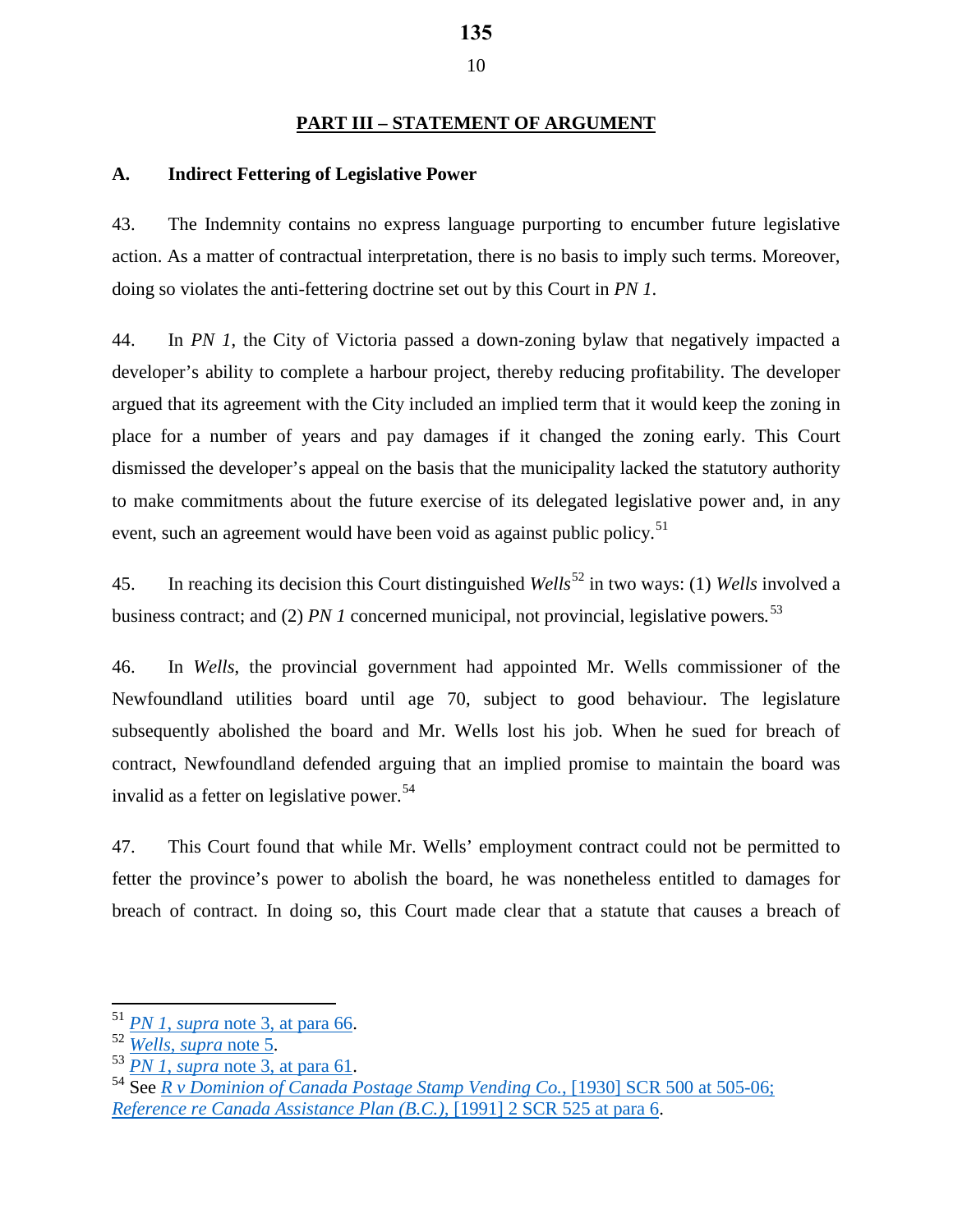contract should be construed as permitting an action in damages in the absence of clear evidence of a contrary legislative intent.<sup>[55](#page-14-0)</sup>

48. The rule of statutory interpretation established in *Wells* would not be challenged in the proposed appeal as it is acknowledged that legislation cancelling or avoiding Crown contracts should be interpreted as preserving the private law right of affected parties to claim damages for breach. This finding is consistent with the established principle that legislation expropriating private property should be construed as intending the Crown to pay fair compensation.<sup>[56](#page-14-1)</sup>

49. Despite the very different legal and factual contexts in which *PN 1* and *Wells* were decided, some lower courts and academics have tended to treat the decisions in a way that suggests that they are not fully consistent.<sup>57</sup> The proposed appeal offers this Court an opportunity to correct this confusion.

### **B. The Implied Contractual Term**

50. The proposed appeal concerns regulatory enforcement action taken under a provincial statutory provision that was not enacted until five years after the Indemnity was executed.

51. While the Indemnity contemplates both known and future claims based on Reed Era Pollution, insofar as the word "statutory" is concerned these claims had to have been possible under statutes *in existence at the time the Indemnity was signed*.

52. Ontario would thus indemnify Great Lakes in respect of any claim brought against it in tort (such as in the First Nations Litigation) or under statutes of the day such as the Spills Bill.<sup>[58](#page-14-3)</sup>

<span id="page-14-4"></span>53. Ontario could also be called upon to indemnify Great Lakes for costs, including defence costs, for tort claims brought by other provinces such as that brought by Manitoba against Dryden Chemicals in the early 1970s.<sup>59</sup>

<span id="page-14-0"></span><sup>&</sup>lt;sup>55</sup> Wells, *supra* note 5, at para 49.

<span id="page-14-1"></span><sup>55</sup> *Wells*, *supra* [note 5, at para 49.](https://www.canlii.org/en/ca/scc/doc/1999/1999canlii657/1999canlii657.html#par49) 56 *[Toronto Area Transit Operating Authority v Dell Holdings Ltd.](https://www.canlii.org/en/ca/scc/doc/1997/1997canlii400/1997canlii400.html#par20)*, [1997] 1 SCR 32 at paras 20,

<span id="page-14-2"></span>[<sup>22.</sup>](https://www.canlii.org/en/ca/scc/doc/1997/1997canlii400/1997canlii400.html#par22) [57](https://www.canlii.org/en/ca/scc/doc/1997/1997canlii400/1997canlii400.html#par22) *Rio Algom Ltd v Canada (Attorney General)*[, 2012 ONSC 550 at paras 153-155, \[2012\] OJ No](https://www.canlii.org/en/on/onsc/doc/2012/2012onsc550/2012onsc550.html#par153)  [100](https://www.canlii.org/en/on/onsc/doc/2012/2012onsc550/2012onsc550.html#par153) [*Rio Algom*]; Hogg, *supra* note 1, at 331, AR, Tab 5E, p 315.

<span id="page-14-3"></span><sup>&</sup>lt;sup>58</sup> Ontario would indemnify Great Lakes' corporate successors or assigns in the same manner.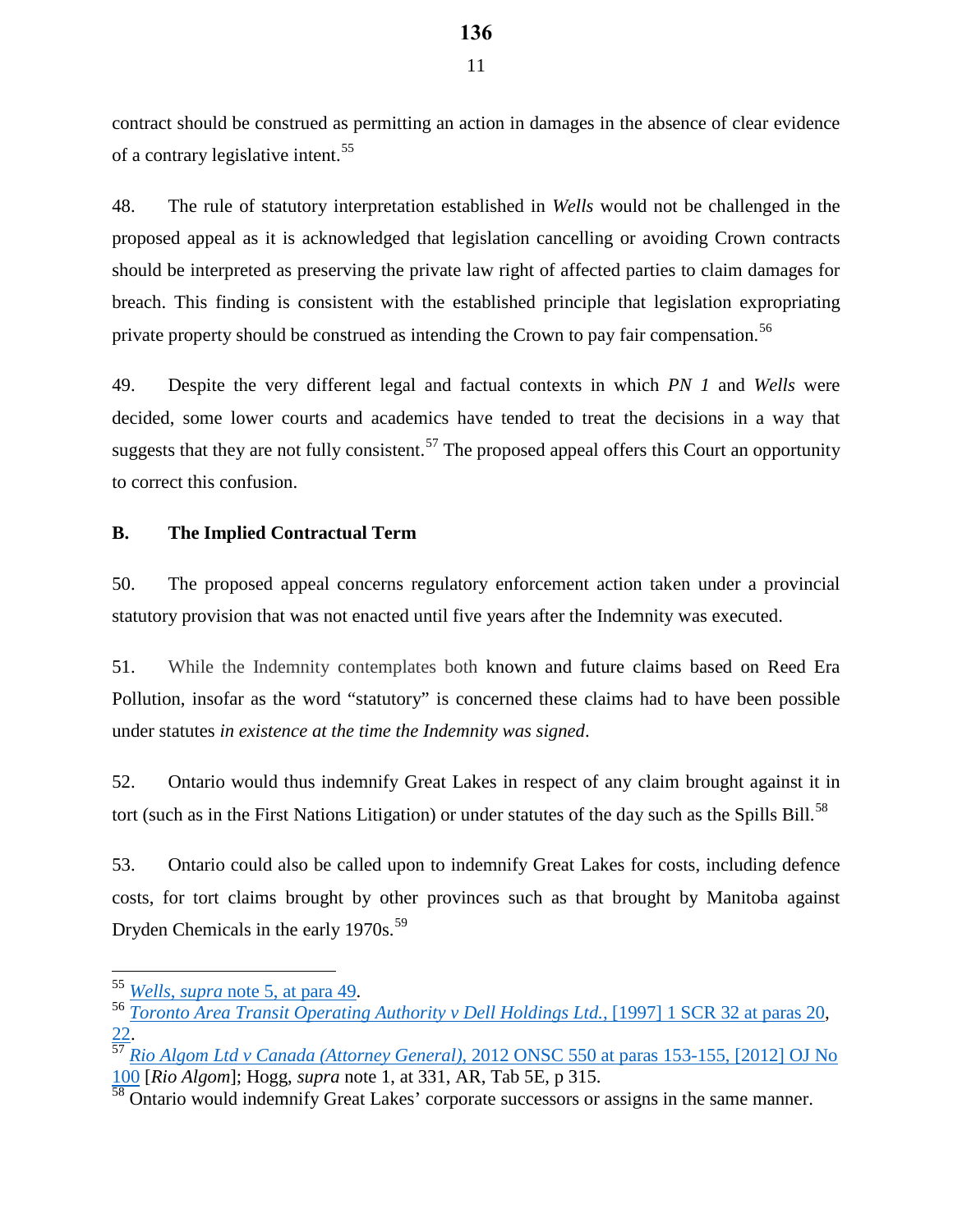54. The Indemnity requires no importation of terms in order to give it meaning or utility.<sup>[60](#page-15-0)</sup> It is fully functional on its face. There is no legal justification for implying terms, let alone ones which are contrary to this Court's decision in *PN 1* and which undermine the function of the provincial regulator.  $61$ 

55. In effect, the majority of the Court of Appeal has unnecessarily implied a term into the Indemnity that requires Ontario to indemnify the holder from costs incurred to comply with regulatory orders that the Director did not have any statutory power to issue at the time the Indemnity was signed. The effect of this implied term is to alter what was agreed to by creating financial immunity against future legislative policy decisions of the Ontario Legislature concerning environmental liability.

56. The Court of Appeal's decision results in Ontario taxpayers assuming responsibility for reimbursing any holder of the Indemnity for costs incurred in complying with any regulatory orders in respect of both the WDS and the surrounding property purchased by Great Lakes in 1979. Such an interpretation is detrimental to the domestic affairs of the province and is contrary to public policy.

### **C. The Business Contracts Exception to the No Indirect Fettering Rule**

57. This Court's decision in *PN 1* has not provided lower courts with adequate guidelines within which to apply the "business contracts" exception to the rule against indirect fettering. There is considerable confusion about the scope and operation of this concept.

 59 *[Manitoba v Interprovincial Co-Operatives Ltd.](https://www.canlii.org/en/mb/mbqb/doc/1972/1972canlii1009/1972canlii1009.html?resultIndex=1)* (1972), 30 DLR (3d) 166 (Man QB); *[Interprovincial Co-Operatives Ltd v Dryden Chemicals Ltd,](https://www.canlii.org/en/ca/scc/doc/1975/1975canlii212/1975canlii212.html?resultIndex=1)* [1976] 1 SCR 477. The statutory claim by Manitoba was dismissed by the SCC as *ultra vires* the province's jurisdiction. The tort claims by Manitoba were allowed to proceed.

<span id="page-15-0"></span><sup>60</sup> Hogg, *supra* note 1, at 324, 331, AR, Tab 5E, pp 312, 315.

<span id="page-15-1"></span><sup>61</sup> There is overwhelming authority to support this proposition. See *[Rio Algom](https://www.canlii.org/en/on/onsc/doc/2012/2012onsc550/2012onsc550.html#par36)*, *supra* note 57 at [paras 36,](https://www.canlii.org/en/on/onsc/doc/2012/2012onsc550/2012onsc550.html#par36) [38,](https://www.canlii.org/en/on/onsc/doc/2012/2012onsc550/2012onsc550.html#par38) [40,](https://www.canlii.org/en/on/onsc/doc/2012/2012onsc550/2012onsc550.html#par40) [42;](https://www.canlii.org/en/on/onsc/doc/2012/2012onsc550/2012onsc550.html#par42) Waddams, *supra* note 1, at §503, AR, Tab 5G, pp 337-39; See also, *Attorney General of Belize & Ors v Belize Telecom Ltd*, [2009] UKPC 10, AR, Tab 5A.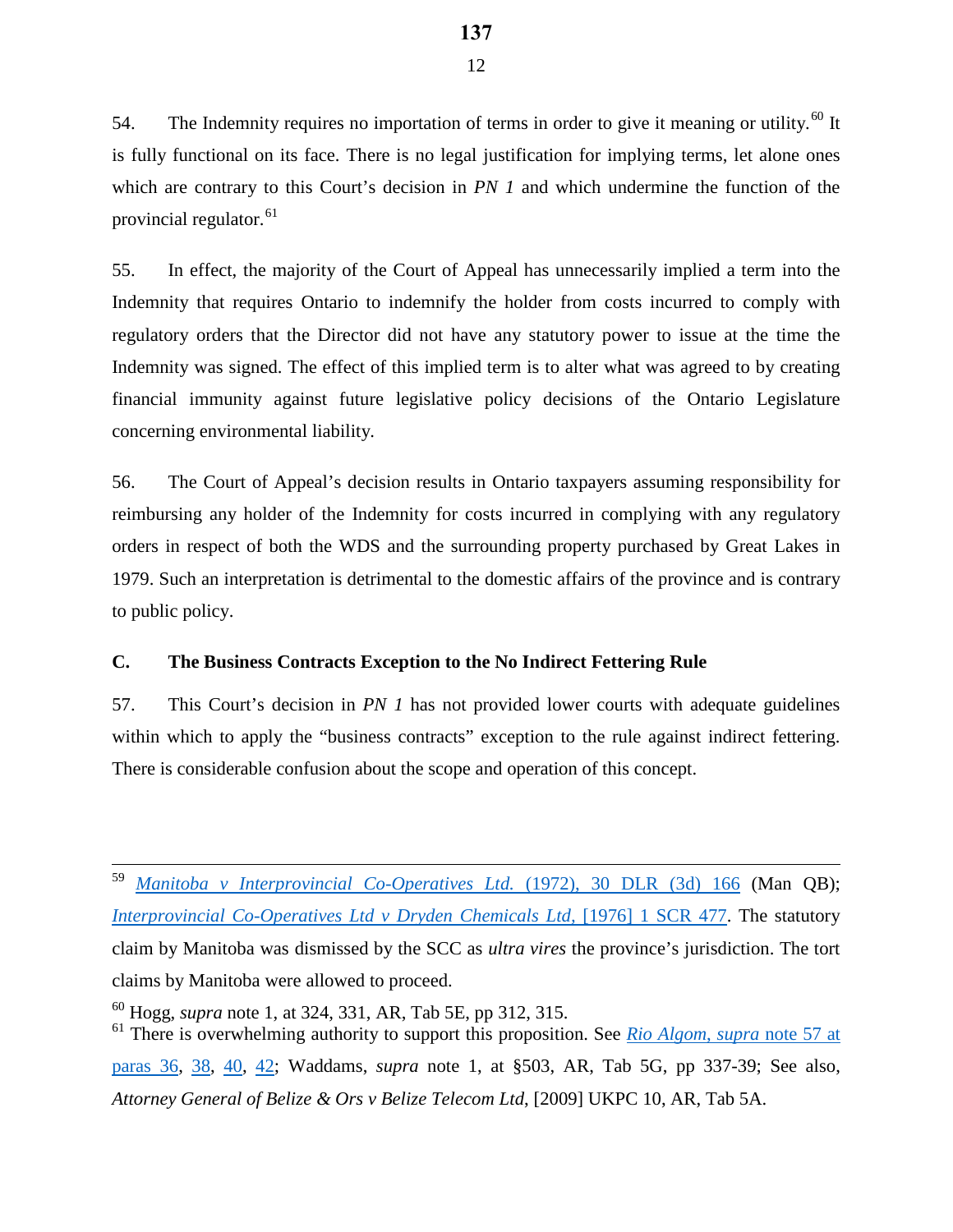58. In *Rio Algom Ltd. v Canada*, the court rejected the decision in *PN 1* stating that it was likely wrong:

For present purposes, I am left with the situation that there is a very strong argument that [*PN 1*] is wrong and inconsistent with other equally binding and authoritative Supreme Court of Canada's [sic] decisions; namely [*Wells*], and perhaps the return visit decision of [*PN 2*].

It is also *arguable* that in the present case, the Cold War Contracts are "business contracts" for which it can be said that [the] indirect fettering rule does not apply under the authority of  $[PN I]$  ...<sup>[62](#page-16-0)</sup> [Emphasis added]

59. The Court of Appeal's decision in *Weyerhaeuser* is a further illustration of the confusion. Despite the clear reference to the health and welfare of the First Nations in the MOA and the related provincial and federal Acts, the majority of the Court of Appeal refused to correct the Motions Judge's finding that the Indemnity was a "business agreement".<sup>[63](#page-16-1)</sup>

60. In a strongly worded dissent Laskin, J.A. concluded that it was "plain" from the nature of the MOA and the Indemnity that Ontario was engaged in a policy initiative when it resolved the First Nations Litigation.<sup>[64](#page-16-2)</sup>

# **D. Is the No Indirect Fettering Rule Limited to Municipal Legislative Actions?**

61. Whether the no indirect fettering rule is limited to municipalities and thus may require the payment of damages for breach of contract based on provincial legislative acts also remains unclear.<sup>[65](#page-16-3)</sup> As Hogg highlights, if such a limitation exists, the business contracts explanation for the result in *Wells* was unnecessary.<sup>[66](#page-16-4)</sup>

<span id="page-16-0"></span> $\overline{a}$ <sup>62</sup> *Rio Algom*, *supra* [note 57, at paras 153-155.](https://www.canlii.org/en/on/onsc/doc/2012/2012onsc550/2012onsc550.html#par153) See also *[Ontario First Nations \(2008\) Limited](https://www.canlii.org/en/on/onsc/doc/2013/2013onsc7141/2013onsc7141.html#par58)  Partnership v Aboriginal Affairs (Ontario)*[, 2013 ONSC 7141 at para 58, 118 OR \(3d\) 356;](https://www.canlii.org/en/on/onsc/doc/2013/2013onsc7141/2013onsc7141.html#par58) Hogg, *supra* note 1, at p 327, AR, Tab 5E, p 313.

<sup>63</sup> Appeal Decision, *supra* note 9, at paras 118-121, Brown JA, AR, Tab 2C, pp 64-65.

<span id="page-16-2"></span><span id="page-16-1"></span><sup>64</sup> *Ibid*, at para 219, Laskin JA, dissenting, AR, Tab 2C, p 102.

<span id="page-16-3"></span><sup>65</sup> Such a limited application is implied by Binnie J. in *PN 2.*

<span id="page-16-4"></span><sup>66</sup> See Hogg, *supra* note 1, at 328, AR, Tab 5E, p 314.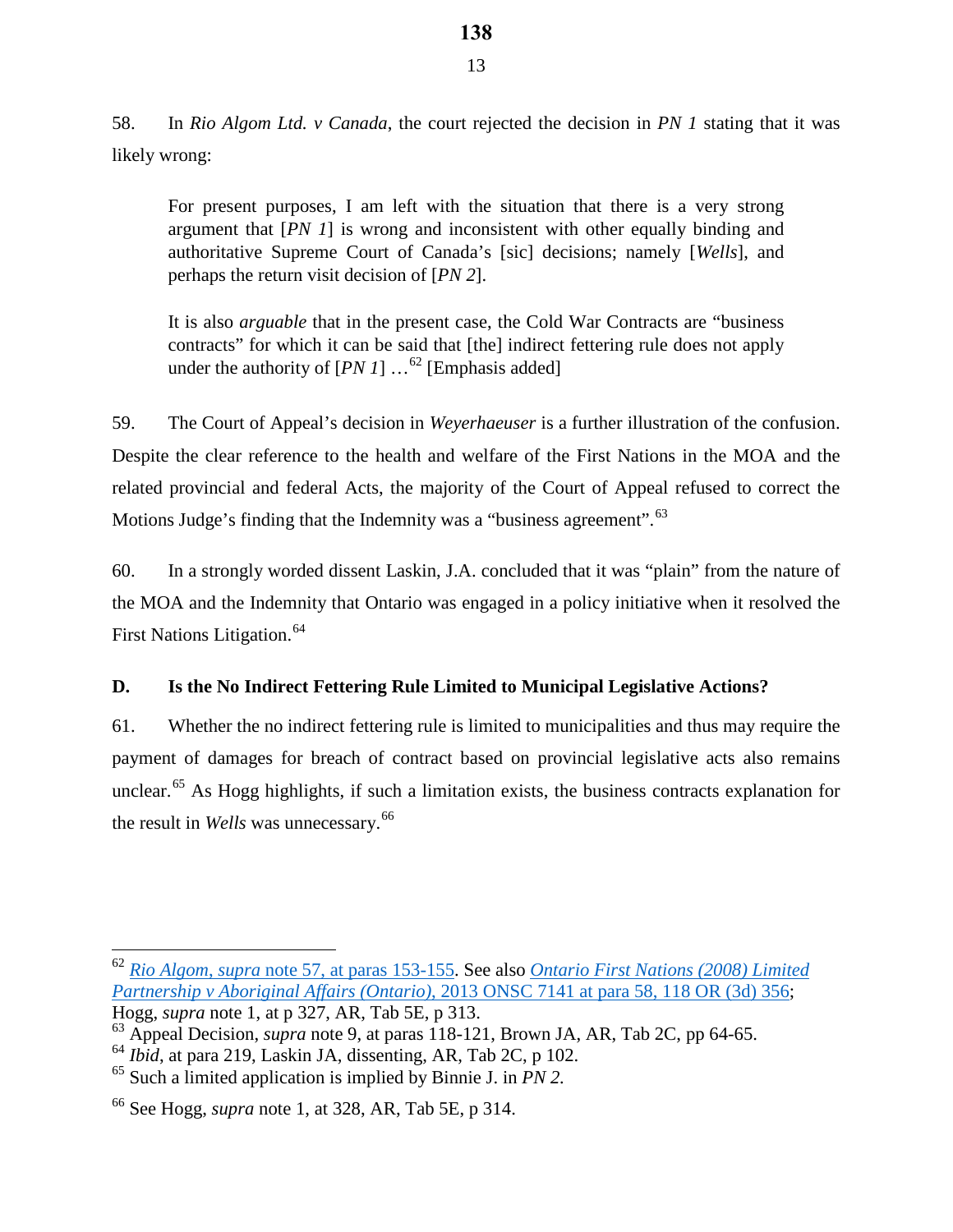62. While viewing *PN 1* as wrongly decided, Hogg would at least limit the no indirect fettering rule to municipal legislative actions.<sup>[67](#page-17-0)</sup> This was an important element of the Court of Appeal's finding as well.<sup>[68](#page-17-1)</sup>

63. A contrary view is expressed by J. Gareth Morley who, in considering *Wells* and *PN 1,*  notes that "[i]t is not enough of an answer to say the Crown could still do whatever the public law requires so long as it compensates, if the prospect of damages would itself interfere with public law values."<sup>[69](#page-17-2)</sup>

64. Uncertainty regarding the proper scope of *PN 1* also appears in the conflicting views expressed by the Justices in two Newfoundland Court of Appeal cases. In *Andrews v Canada*  (*Attorney General*),<sup>[70](#page-17-3)</sup> the majority of the Court would have allowed the appeal from a decision striking the plaintiffs' claim on the basis of the academic criticism of *PN 1*. In a different "*Andrews*" decision the opposite result was reached.<sup>[71](#page-17-4)</sup>

65. In *PN 1* this Court said that municipal councils should be free to govern "based on the best interests of their residents".<sup>[72](#page-17-5)</sup> As a matter of policy why should this be any less so in the case of a provincial legislature?

## **E. The Appropriate use of this Court's Decision in** *Sattva*

### **i. Textualist vs Contextual Analysis**

66. While the Motions Judge acknowledged the *Sattva* decision, he applied *Eli Lilly & Co v Novopharm Ltd*<sup>[73](#page-17-6)</sup> instead. His Honour concluded that the correct approach to interpreting the scope of the Indemnity was to review the plain words of the indemnification clause and

<sup>67</sup> *Ibid* at 328, 331, AR, Tab 5E, pp 314-15.

<span id="page-17-1"></span><span id="page-17-0"></span><sup>68</sup> Appeal Decision, *supra* note 9, at para 124, Brown JA, AR, Tab 2C, p 66.

<span id="page-17-2"></span><sup>69</sup> J Gareth Morley, "Sovereign Promises: Does Canada Have a Law of Administrative Contracts?" (2012) 23 Can J Admin L & Prac 17 at 30, AR, Tab 5F, p 324.<br><sup>70</sup> 20<u>14 NLCA 32, 376 DLR (4th) 719</u>.

<span id="page-17-4"></span><span id="page-17-3"></span> $71\overline{2009\text{ NLCA }70, 314\text{ DLR } (4\text{th})\,577}$ ; leave to appeal denied  $2010\text{ CanLII } 27731 \text{ (SCC)}$ .

<span id="page-17-5"></span><sup>72</sup> *PN <sup>1</sup>*, *supra* [note 3, at para 71.](https://www.canlii.org/en/ca/scc/doc/2000/2000scc64/2000scc64.html#par71) 73 [\[1998\] 2 SCR 129](https://www.canlii.org/en/ca/scc/doc/1998/1998canlii791/1998canlii791.html?resultIndex=1) [*Eli Lilly*].

<span id="page-17-6"></span>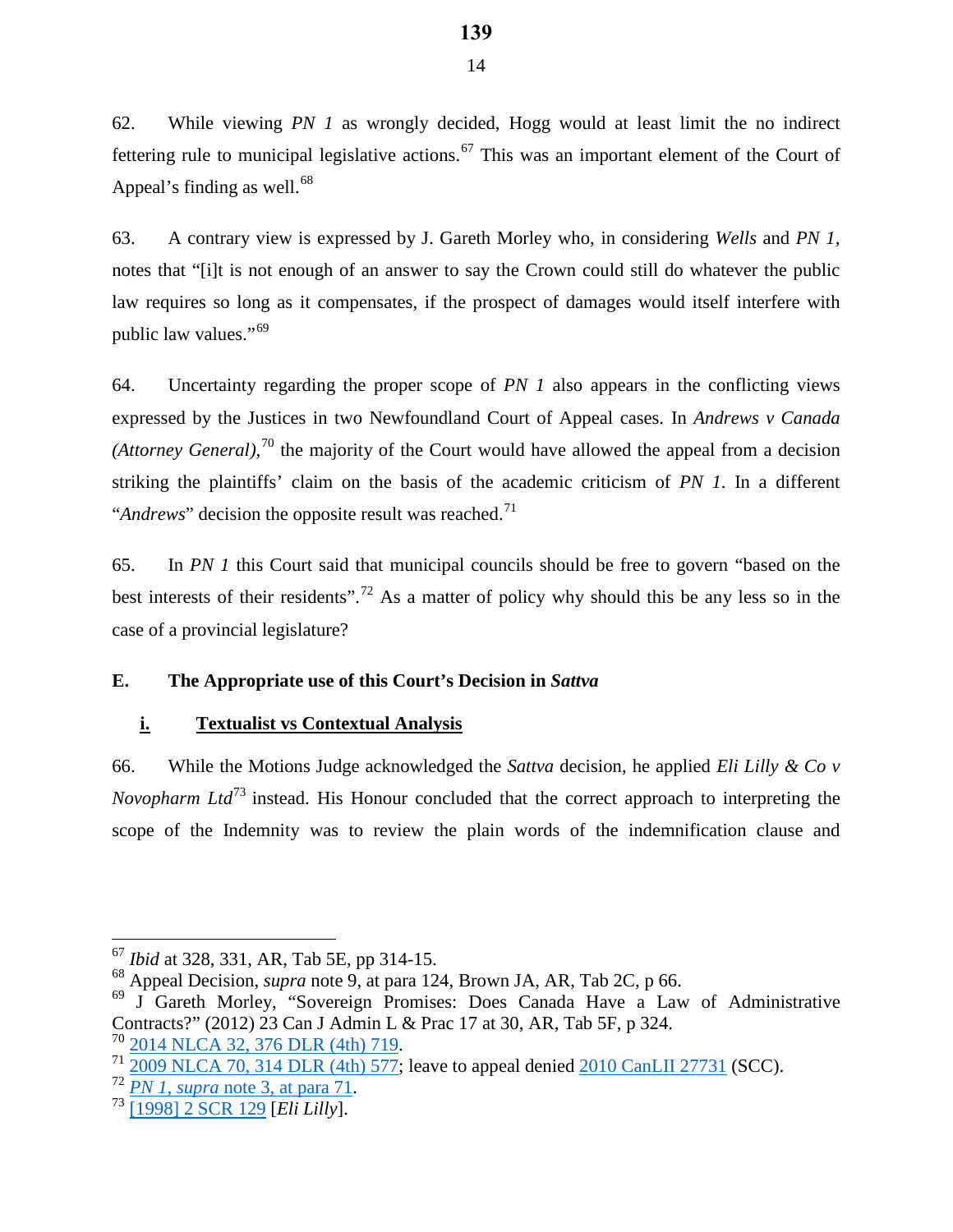determine their meaning *before* examining the "extrinsic evidence" of the factual matrix to "test" whether his interpretation accorded with the background events.<sup>74</sup>

67. By upholding the Motions Judge's findings on the approach to the factual matrix, the majority of the Court of Appeal permitted his two-part analysis to stand.

68. *Sattva*, however, moves away from the textualist approach and two-part analysis set out in *Eli Lilly*. It instructs lower courts to read and interpret the words of the contract not only within the context of the document as a whole but consistent with the surrounding circumstances. [75](#page-18-1) 

69. Laskin J.A. appropriately noted:

[The Motions Judge's] two-stage approach to the interpretation of the … Indemnity is not the proper approach. Context controls meaning. Rarely can the words of an agreement be understood without knowledge of their context. Thus, as Doherty J.A. stated in *Starrcoll Inc. v. 2281927 Ontario Ltd.*[citation omitted]: "The words of an agreement, and the context in which those words are used, cannot be separated and approached at different stages of the interpretative process."[76](#page-18-2)

### **ii. Content of the Factual Matrix**

 $\overline{a}$ 

70. Further guidance from this Court is also necessary on whether the statutes of the day are properly part of the factual matrix as distinct from subjective evidence of contractual intention.

71. It is trite to say that everyone is presumed to know the law. Yet the majority of the Court of Appeal did not consider the Spills Bill to be part of the factual matrix concluding instead that it was inadmissible as evidence of the parties' specific negotiations.<sup>[77](#page-18-3)</sup> In consequence, the Court

<span id="page-18-0"></span><sup>&</sup>lt;sup>74</sup>Reasons for Judgement of the Ontario Superior Court of Justice – Commercial List by Justice Hainey, July 19, 2016, reported at 2016 ONSC 4652 at paras 39-40, 47, [2016] OJ No 3900 (QL), AR, Tab 2A, pp 11, 13.

<span id="page-18-1"></span><sup>75</sup> *Sattva*, *supra* note 10, [at para 47;](https://www.canlii.org/en/ca/scc/doc/2014/2014scc53/2014scc53.html#par47) *[Eli Lilly](https://www.canlii.org/en/ca/scc/doc/1998/1998canlii791/1998canlii791.html?resultIndex=1)*, *supra* note 73; Geoff R Hall, *Canadian Contractual Interpretation Law*, 3<sup>rd</sup> ed (Toronto: LexisNexis, 2016) at 25, AR, Tab 5D, p 309.

<span id="page-18-2"></span><sup>76</sup> Appeal Decision, *supra* note 9, at para 237, Laskin JA, dissenting, AR, Tab 2C, pp 109-10, citing *Starrcoll Inc. v 2281927 Ontario Ltd.*, [2016 ONCA 275 at para 17, \[2016\] OJ No 2029.](https://www.canlii.org/en/on/onca/doc/2016/2016onca275/2016onca275.html#par17) 77 Appeal Decision, *ibid*, at para 112, Brown JA, AR, Tab 2C, pp 62-63.

<span id="page-18-3"></span>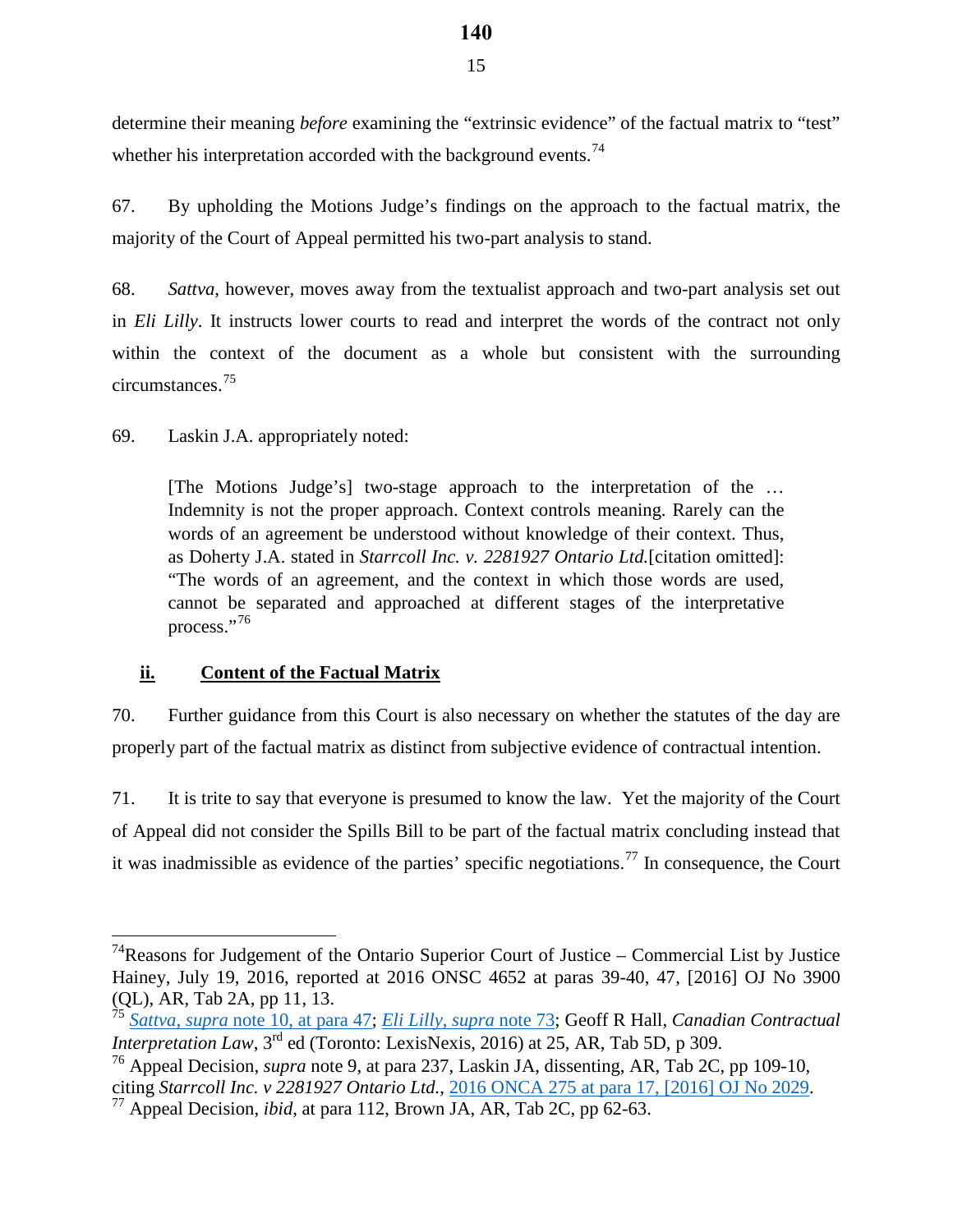failed to appreciate the reason why the words "statutory or otherwise" were included in the Indemnity and what they meant.

72. Consistent with this Court's decision in *Sattva*, Laskin J.A. concluded that the near simultaneous enactment of the Spills Bills and the statutory right of action it created is an objective fact that would have or reasonably ought to have been known to the parties around the time the Indemnity was entered into.<sup>78</sup> It is submitted that His Honour was correct when he said:

The language used in s. 5.3 of the Dryden Agreement is virtually identical to language used in s. 1 of the 1985 Indemnity, save for the addition of the phrase "statutory or otherwise". As the two parties to the Dryden Agreement – Great Lakes and Reed – were also two of the three parties to the 1985 Indemnity, it is likely that the language of s. 1 of the 1985 Indemnity was intended to track that of s. 5.3 of the Agreement. But the Dryden Agreement, unlike the 1985 Indemnity, preceded the Spills Bill, explaining why the phrase "statutory or otherwise" was omitted from the Agreement, but included in the Indemnity.<sup>[79](#page-19-1)</sup>

### **PART IV – SUBMISSIONS ON COSTS**

73. Ontario does not seek costs of this Application.

## **PART V – ORDER SOUGHT**

74. Ontario requests an order granting leave to appeal from the decision of the Court of Appeal for Ontario dated December 20, 2017.

Dated at the City of Toronto, in the Province of Ontario, this  $14<sup>th</sup>$  day of February, 2018.

SIGNED BY:

 $\overline{a}$ 

Fiflasselo

Tamara D. Barolay

Nansy Ghobrial

<span id="page-19-0"></span><sup>78</sup> *Ibid*, at para 248, Laskin JA, dissenting, AR, Tab 2C, p 115.

<span id="page-19-1"></span><sup>79</sup> *Ibid* at para 251, Laskin JA, dissenting, AR, Tab 2C, p 116.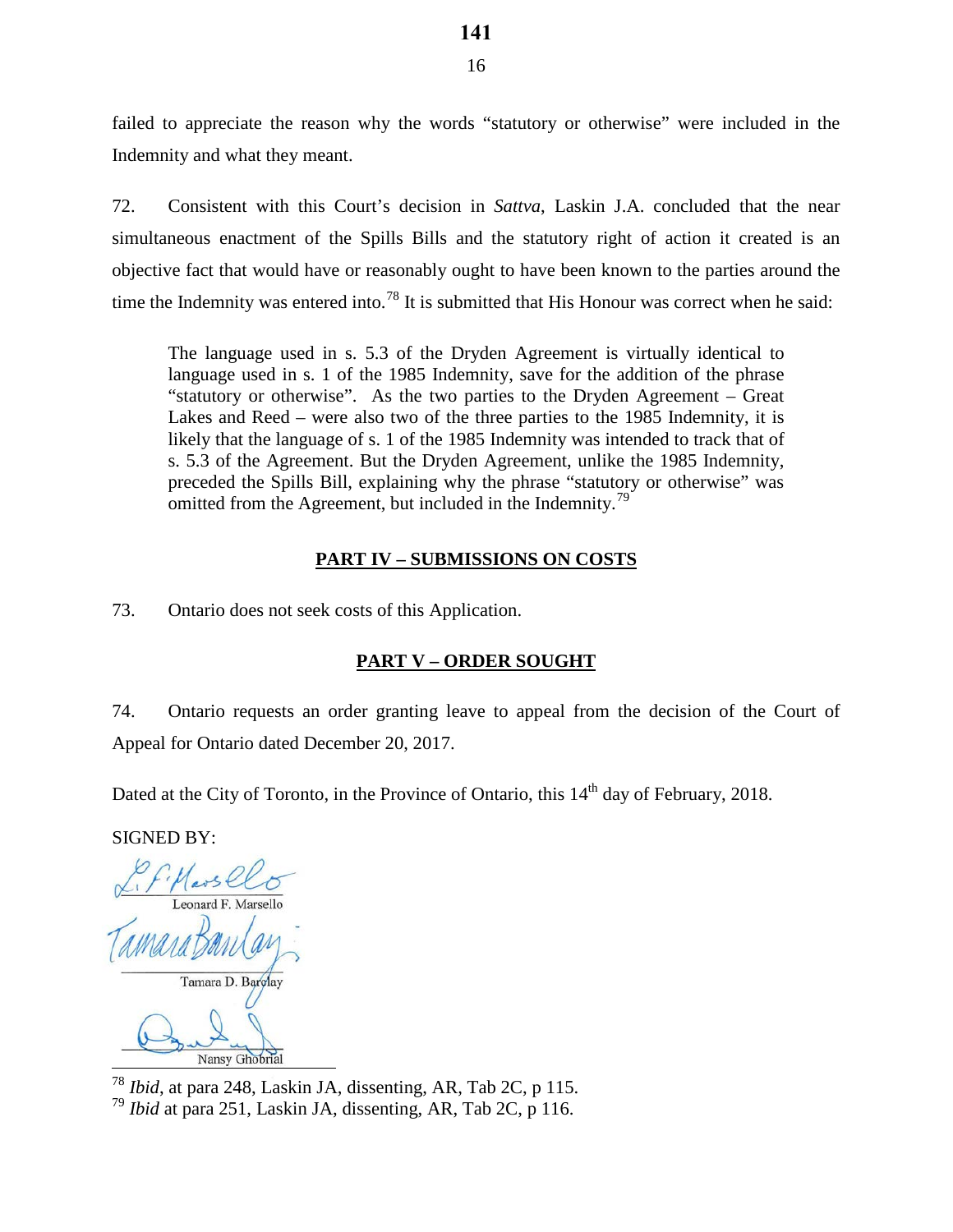# **PART VI - TABLE OF AUTHORITIES**

| <b>Jurisprudence</b>                                                             | Paras               |
|----------------------------------------------------------------------------------|---------------------|
| Andrews v Canada (Attorney General), 2009 NLCA 70, 314 DLR (4th) 577             | 64                  |
| Andrews v Canada (Attorney General), 2014 NLCA 32, 376 DLR (4th) 719             | 64                  |
| Attorney General of Belize & Ors v Belize Telecom Ltd, [2009] UKPC 10            | 54                  |
| Attorney General of British Columbia v Esquimalt & Nanaimo Ry Co, [1950] 1 DLR   | 1                   |
|                                                                                  | 66, 68              |
| Interprovincial Co-Operatives Ltd v Dryden Chemicals Ltd, [1976] 1 SCR 477       | 53                  |
| Manitoba v Interprovincial Co-Operatives Ltd. (1972), 30 DLR (3d) 166 (Man       | 53                  |
| Ontario First Nations (2008) Limited Partnership v Aboriginal Affairs (Ontario), | 58                  |
| Pacific National Investments Ltd v Victoria (City), 2000 SCC 64, [2000] 2 SCR    | 2, 3, 44,<br>45, 65 |
| Pacific National Investments Ltd v Victoria (City), 2004 SCC 75, [2004] 3 SCR    | 4                   |
| R v Dominion of Canada Postage Stamp Vending Co., [1930] SCR 500                 | 46                  |
|                                                                                  | 1                   |
|                                                                                  | 46                  |
| Rio Algom Ltd v Canada (Attorney General), 2012 ONSC 550, [2012] OJ No 100       | 49, 54,             |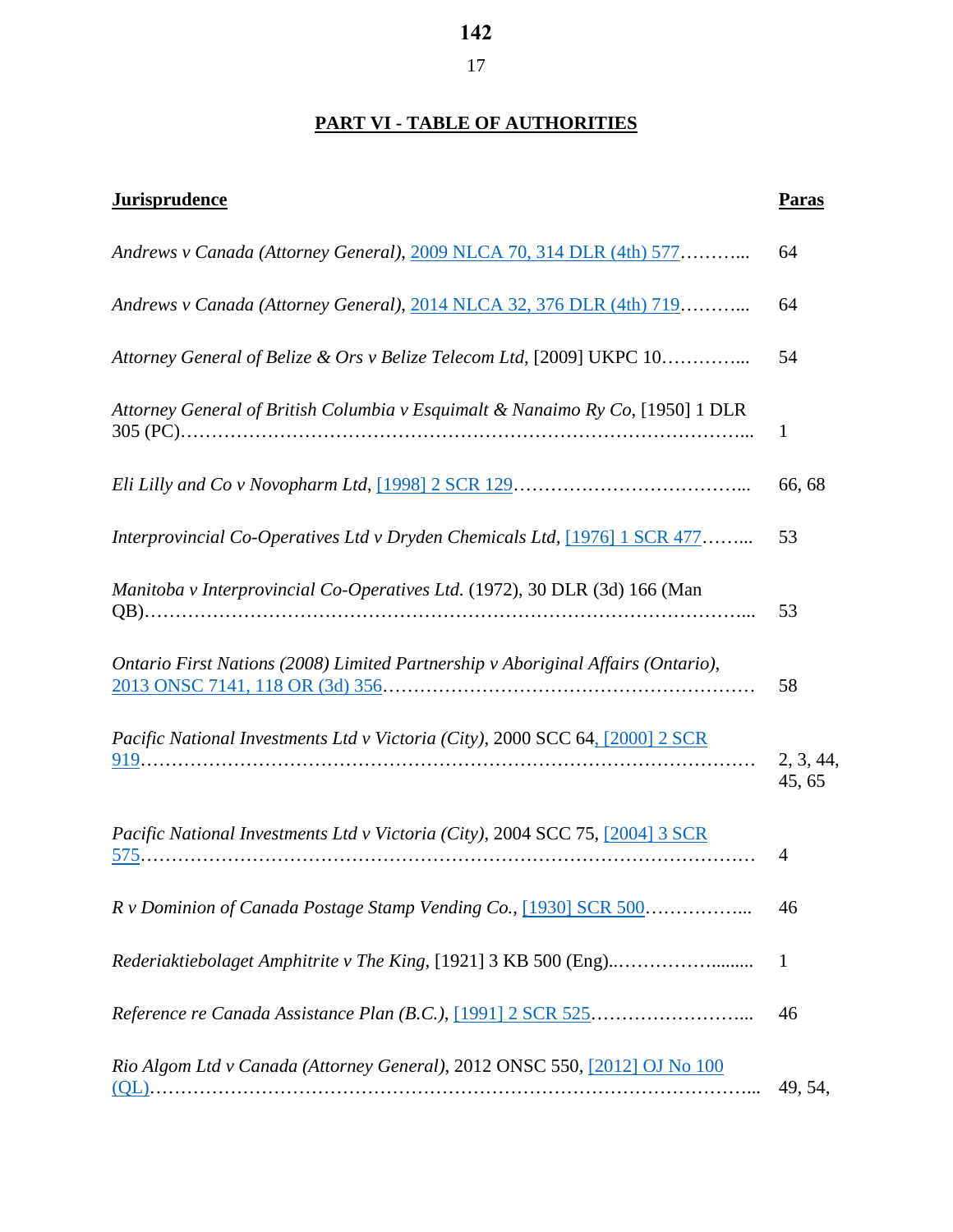# **Secondary Sources Paras**

| Blackshield, AR, "Constitutional Issues Affecting Public Private Partnerships" (2006) |  |
|---------------------------------------------------------------------------------------|--|
|                                                                                       |  |
|                                                                                       |  |

| Hall, Geoff R, Canadian Contractual Interpretation Law, 3 <sup>rd</sup> ed (Toronto: LexisNexis, | - 68                     |
|--------------------------------------------------------------------------------------------------|--------------------------|
|                                                                                                  | 49, 54,<br>58, 61,<br>62 |
| Morley, J Gareth, "Sovereign Promises: Does Canada Have a Law of Administrative                  | -63                      |

| Morley, J Gareth, "Sovereign Promises: Does Canada Have a Law of Administrative |  |
|---------------------------------------------------------------------------------|--|
| Waddams, SM, The Law of Contracts, 7th ed (Toronto: Canada Law Book,            |  |

| Sattva Capital Corp v Creston Moly Corp, 2014 SCC 53, [2014] 2 SCR 633 10, 68           |        |
|-----------------------------------------------------------------------------------------|--------|
| <i>Toronto Area Transit Operating Authority v Dell Holdings Ltd,</i> [1997] 1 SCR 32 48 |        |
|                                                                                         | 3, 45, |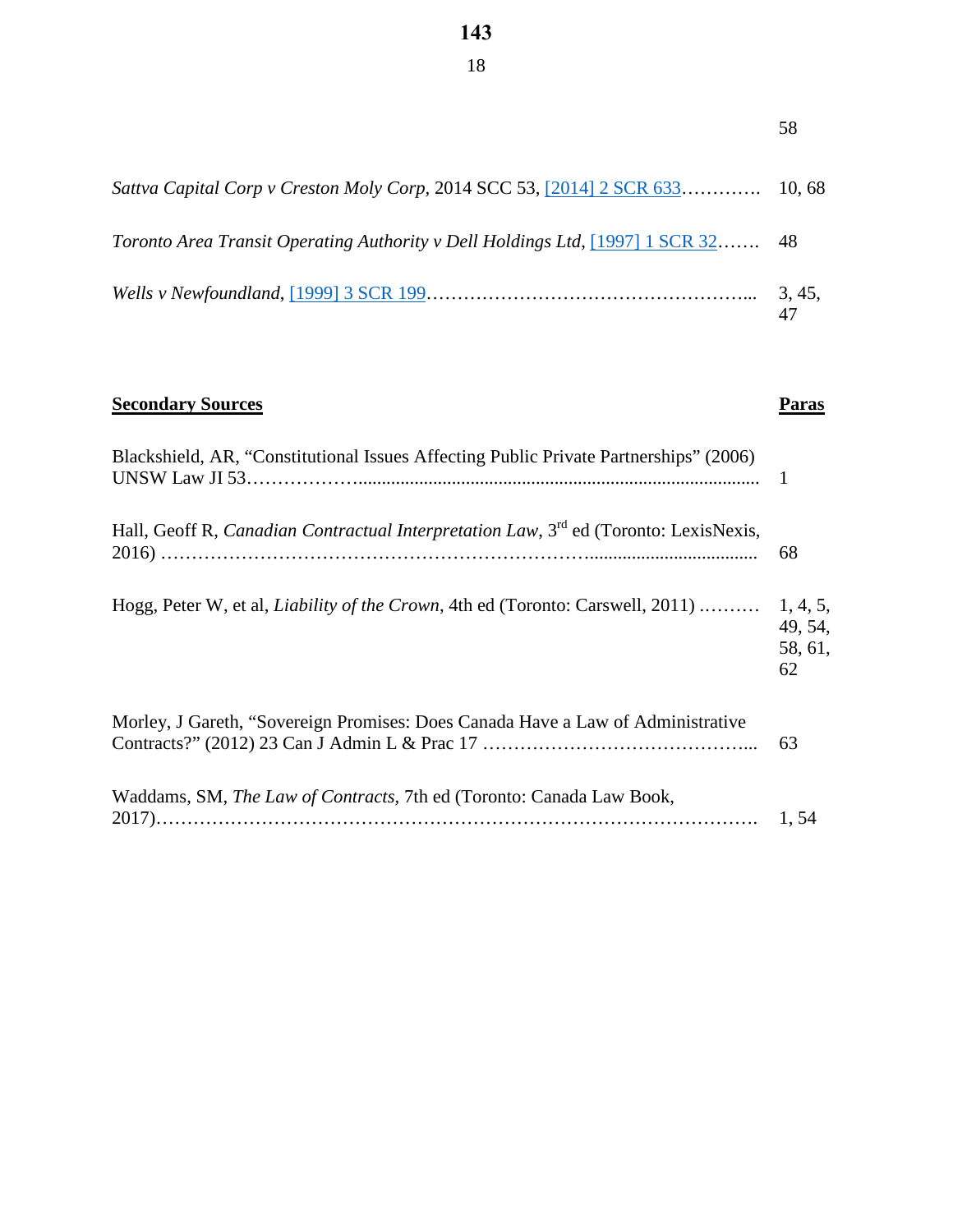## **PART VII – STATUTORY PROVISIONS**

## *Environmental Protection Act***, RSO 1990, c E-19**

## *Compensation, spills*

**99** (1) In this section,

"loss or damage" includes personal injury, loss of life, loss of use or enjoyment of property and pecuniary loss, including loss of income. R.S.O. 1990, c. E.19, s. 99 (1).

## *Right to compensation*

(2) Her Majesty in right of Ontario or in right of Canada or any other person has the right to compensation,

- (a) for loss or damage incurred as a direct result of,
- (i) the spill of a pollutant that causes or is likely to cause an adverse effect,
- (ii) the exercise of any authority under subsection 100 (1) or the carrying out of or attempting to carry out a duty imposed or an order or direction made under this Part, or
- (iii) neglect or default in carrying out a duty imposed or an order or direction made under this Part;
	- (b) for all reasonable cost and expense incurred in respect of carrying out or attempting to carry out an order or direction under this Part,

from the owner of the pollutant and the person having control of the pollutant. R.S.O. 1990, c. E.19, s. 99 (2).

### *Exception*

(3) An owner of a pollutant or a person having control of a pollutant is not liable under subsection (2) if they establish that they took all reasonable steps to prevent the spill of the pollutant or if they establish that the spill of the pollutant was wholly caused by,

- (a) an act of war, civil war, insurrection, an act of terrorism or an act of hostility by the government of a foreign country;
- (b) a natural phenomenon of an exceptional, inevitable and irresistible character; or
- (c) an act or omission with intent to cause harm by a person other than a person for whose wrongful act or omission the owner of the pollutant or the person having control of the pollutant is by law responsible,

or any combination thereof. R.S.O. 1990, c. E.19, s. 99 (3).

# 19 **144**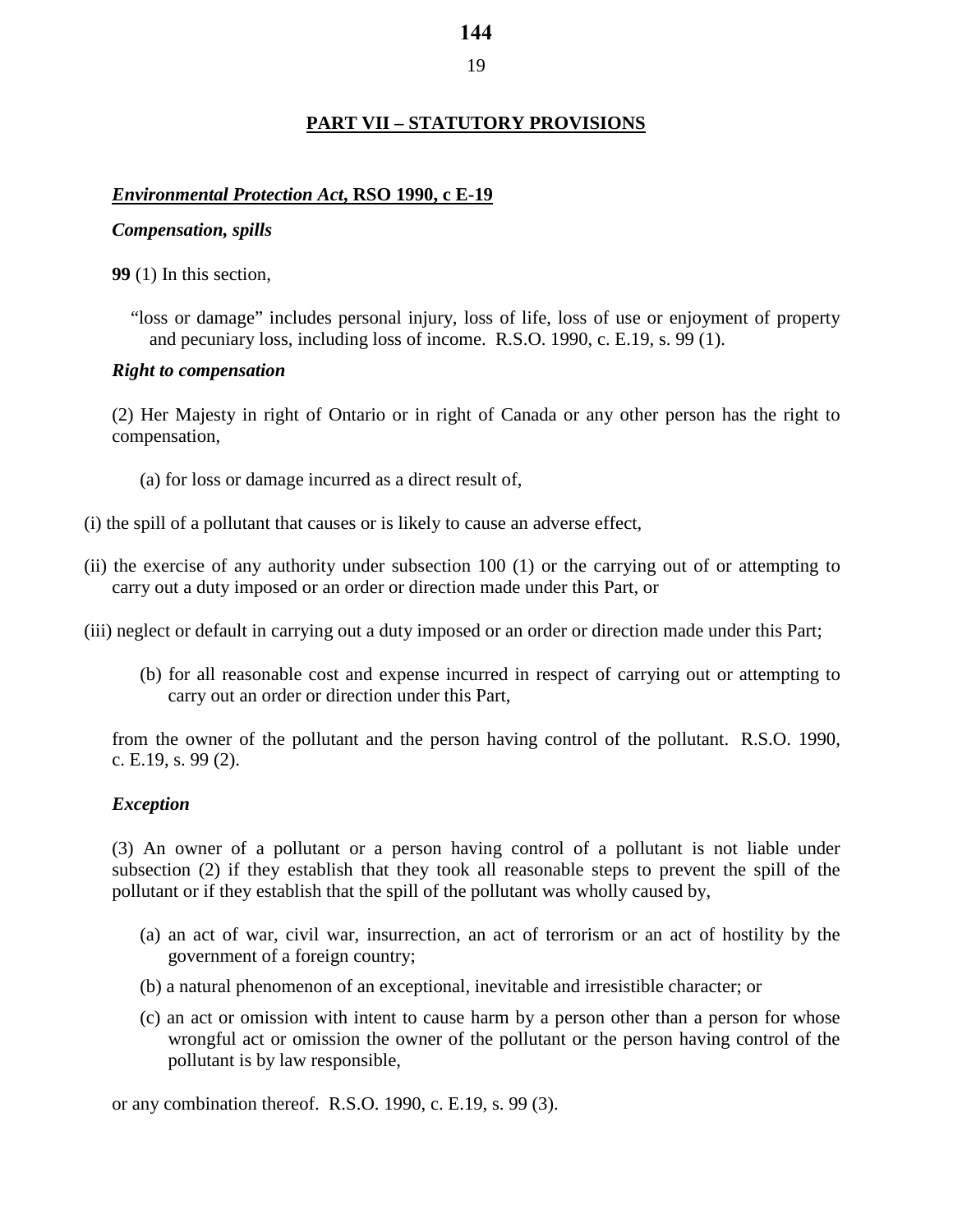20

# *Qualification*

(4) Subsection (3) does not relieve the owner of the pollutant or the person having control of the pollutant,

- (a) from liability for loss or damage that is a direct result of neglect or default of the owner of the pollutant or the person having control of the pollutant in carrying out a duty imposed or an order or direction made under this Part; or
- (b) from liability, under clause (2) (a), for cost and expense incurred or, under clause (2) (b), for all reasonable cost and expense incurred,

(i) to do everything practicable to prevent, eliminate and ameliorate the adverse effect, or

(ii) to do everything practicable to restore the natural environment,

or both. R.S.O. 1990, c. E.19, s. 99 (4).

## *Enforcement of right*

(5) The right to compensation under subsection (2) may be enforced by action in a court of competent jurisdiction. R.S.O. 1990, c. E.19, s. 99 (5).

## *Liability*

(6) Liability under subsection (2) does not depend upon fault or negligence. R.S.O. 1990, c. E.19, s. 99 (6).

## *Contribution*

(7) In an action under this section,

- (a) where the plaintiff is an owner of the pollutant or a person having control of the pollutant, the court shall determine the degree, if any, in which the plaintiff would be liable to make contribution or indemnification under subsection (8) if the plaintiff were a defendant; and
- (b) where the plaintiff is not an owner or a person having control referred to in clause (a), the court shall determine the degree, if any, in which the plaintiff caused or contributed to the loss, damage, cost or expense by fault or negligence,

and the court shall reduce the compensation by the degree, if any, so determined. R.S.O. 1990, c. E.19, s. 99 (7).

## *Extent of liability*

(8) Where two or more persons are liable to pay compensation under this section, they are jointly and severally liable to the person suffering the loss, damage, cost or expense but as between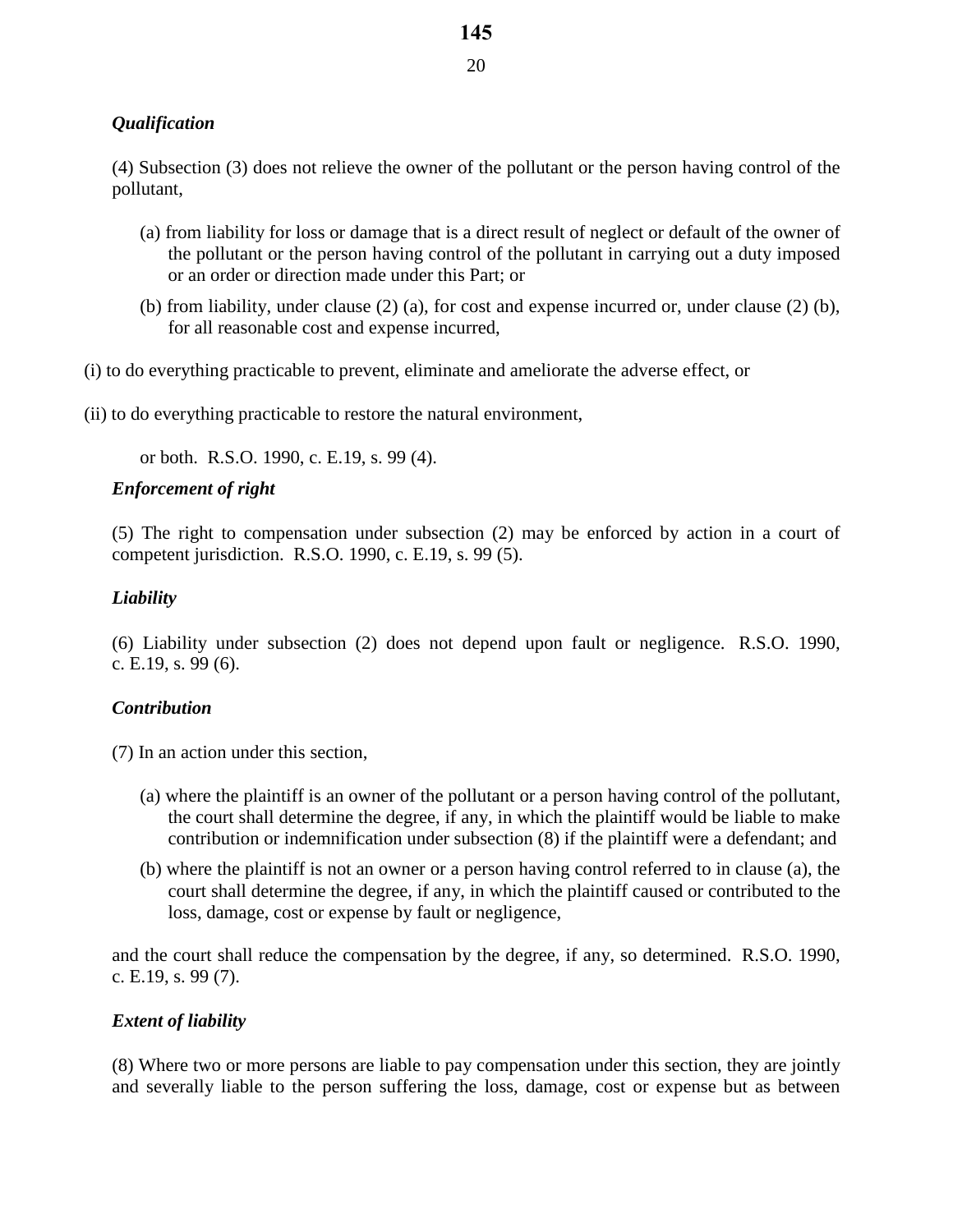themselves, in the absence of an express or implied contract, each is liable to make contribution to and indemnify the other in accordance with the following principles:

- 1. Where two or more persons are liable to pay compensation under this section and one or more of them caused or contributed to the loss, damage, cost or expense by fault or negligence, such one or more of them shall make contribution to and indemnify,
- i. where one person is found at fault or negligent, any other person liable to pay compensation under this section, and
- ii. where two or more persons are found at fault or negligent, each other and any other person liable to pay compensation under this section in the degree in which each of such two or more persons caused or contributed to the loss, damage, cost or expense by fault or negligence.
	- 2. For the purpose of subparagraph ii of paragraph 1, if it is not practicable to determine the respective degrees in which the fault or negligence of two or more persons liable to pay compensation under this section caused or contributed to the loss, damage, cost or expense, such two or more persons shall be deemed to be equally at fault or negligent.
	- 3. Where no person liable to pay compensation under this section caused or contributed to the loss, damage, cost or expense by fault or negligence, each of the persons liable to pay compensation is liable to make contribution to and indemnify each other in such degree as is determined to be just and equitable in the circumstances. R.S.O. 1990, c. E.19, s. 99 (8).

## *Enforcement of contribution*

(9) The right to contribution or indemnification under subsection (8) may be enforced by action in a court of competent jurisdiction. R.S.O. 1990, c. E.19, s. 99 (9).

## *Adding parties*

(10) Wherever it appears that a person not already a party to an action under this section may be liable in respect of the loss, damage, cost or expense for which compensation is claimed, the person may be added as a party defendant to the action upon such terms as are considered just or may be made a third party to the action in the manner prescribed by the rules of practice for adding third parties. R.S.O. 1990, c. E.19, s. 99 (10).

## *Settlement and recovery between persons liable*

(11) A person liable to pay compensation under this section may recover contribution or indemnity from any other person liable to pay compensation under this section in respect of the loss, damage, cost or expense for which the compensation is claimed by settling with the person suffering the loss, damage, cost or expense and continuing the action or commencing an action against such other person. R.S.O. 1990, c. E.19, s. 99 (11).

## *Amount of settlement*

21 **146**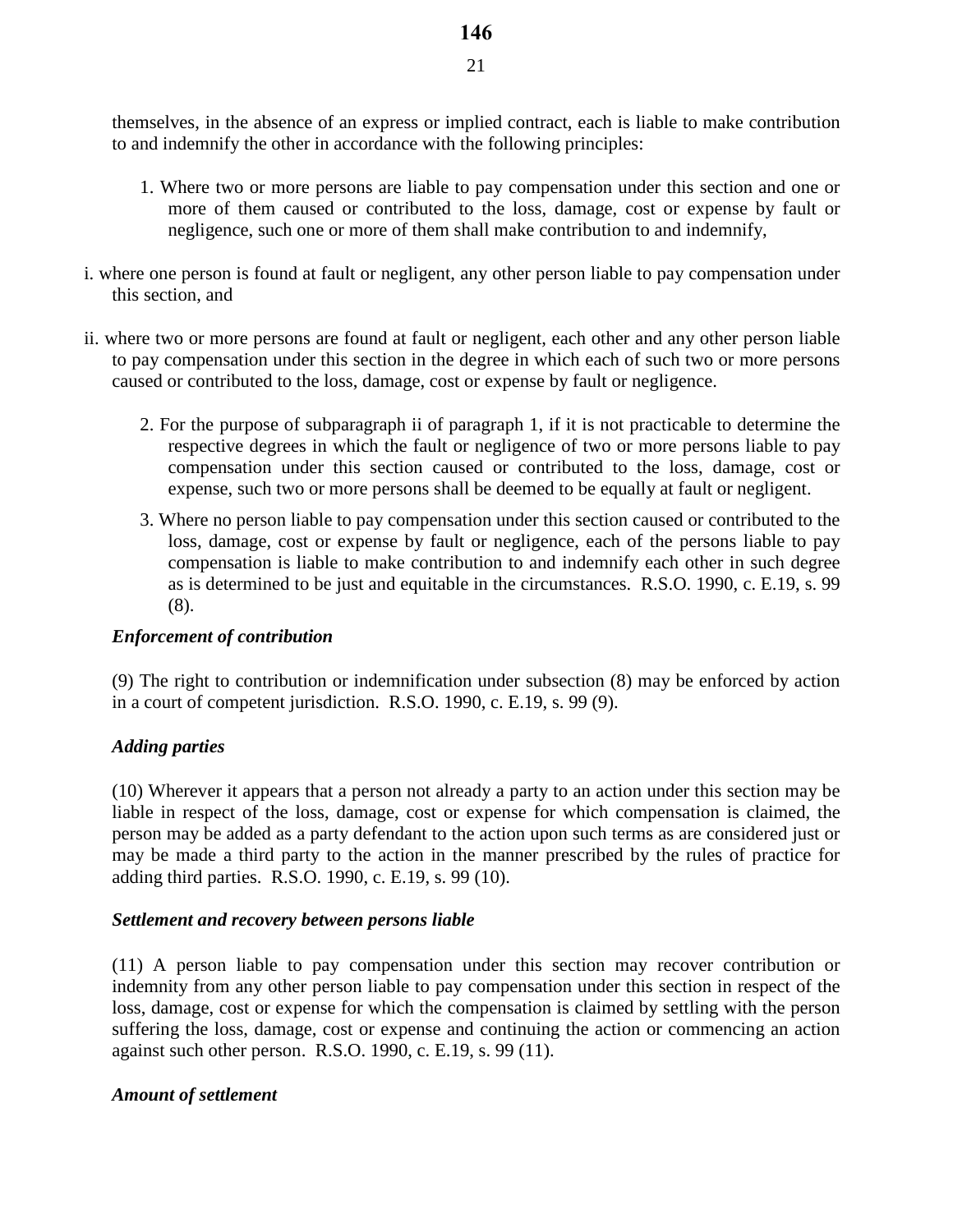(12) A person who has settled a claim and continued or commenced an action as mentioned in subsection (11) must satisfy the court that the amount of the settlement was reasonable, and, if the court finds the amount was excessive, the court may fix the amount at which the claim should have been settled. R.S.O. 1990, c. E.19, s. 99 (12).

(13), (14) REPEALED: 2002, c. 24, Sched. B, s. 25.

## *Loi sur la protection de l'environnement***, LRO 1990, c E 19**

### *Indemnisation en ce qui concerne un déversement*

- **99** (1) La définition qui suit s'applique au présent article.
	- «perte ou dommage» S'entend d'une lésion corporelle, de la perte de la vie, de la perte de l'usage ou de la jouissance de biens ainsi que d'une perte pécuniaire, y compris celle du revenu. L.R.O. 1990, chap. E.19, par. 99 (1).

### *Droit à l'indemnisation*

(2) Sa Majesté du chef de l'Ontario ou du chef du Canada ou toute autre personne a le droit d'obtenir une indemnisation du propriétaire du polluant et de la personne qui exerce un contrôle sur le polluant :

- a) en ce qui concerne une perte ou un dommage subis directement à la suite :
- (i) du déversement d'un polluant qui a ou aura vraisemblablement une conséquence préjudiciable,
- (ii) de l'exercice de tout pouvoir en vertu du paragraphe 100 (1) ou de l'exécution d'une obligation imposée, de l'application d'un arrêté pris, ou d'une directive donnée dans le cadre de la présente partie, ou de la tentative qui est faite à cette fin,
- (iii) du défaut, notamment par négligence, d'exécuter une obligation imposée ou d'appliquer un arrêté pris ou une directive donnée dans le cadre de la présente partie;
	- b) en ce qui concerne les frais et les dépenses raisonnables engagés en vue de faire appliquer ou de tenter de faire appliquer un arrêté pris ou une directive donnée dans le cadre de la présente partie. L.R.O. 1990, chap. E.19, par. 99 (2).

### *Exception*

(3) Le propriétaire du polluant ou la personne qui exerce un contrôle sur le polluant n'engagent pas leur responsabilité en vertu du paragraphe (2) s'ils démontrent qu'ils ont pris toutes les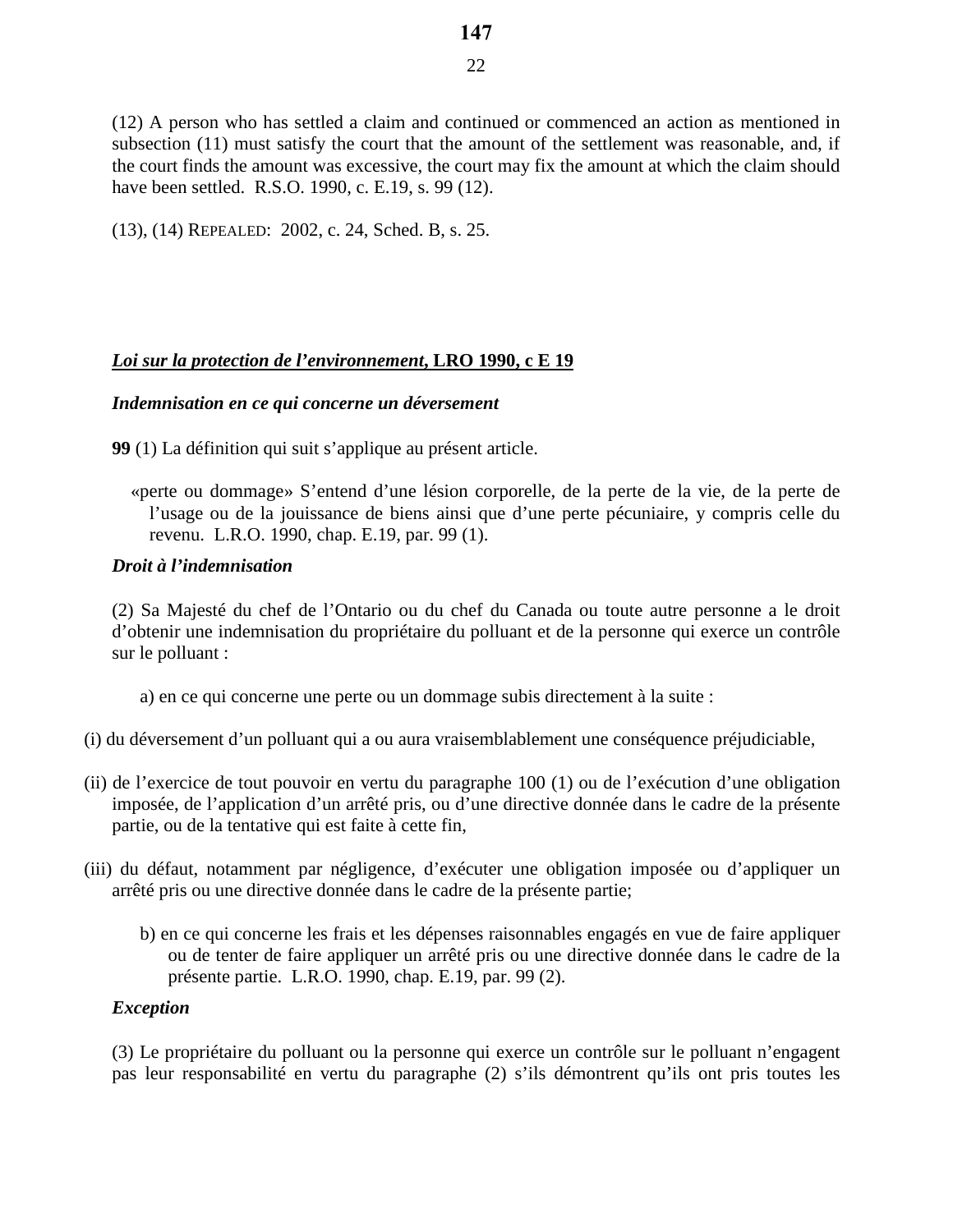mesures raisonnables pour empêcher le déversement du polluant ou s'ils démontrent que ce déversement a été occasionné en totalité par l'une ou plusieurs des causes suivantes :

- a) un fait de guerre, une guerre civile, une insurrection, un acte de terrorisme ou un acte d'hostilité de la part du gouvernement d'un pays étranger;
- b) un phénomène naturel d'un caractère exceptionnel, inévitable et inéluctable;
- c) un acte accompli ou une omission commise dans l'intention de nuire par une personne autre que celle dont le propriétaire du polluant ou la personne qui exerce un contrôle sur le polluant est responsable en droit à cet effet. L.R.O. 1990, chap. E.19, par. 99 (3).

### *Précisions*

(4) Le paragraphe (3) ne dégage pas le propriétaire du polluant ou la personne qui exerce un contrôle sur le polluant :

- a) de la responsabilité qui découle de la perte ou du dommage qui survient directement à la suite du défaut, notamment par négligence, du propriétaire du polluant ou de la personne qui exerce un contrôle sur le polluant d'exécuter une obligation imposée ou de faire appliquer un arrêté pris ou une directive donnée aux termes de la présente partie;
- b) de la responsabilité encourue en vertu de l'alinéa (2) a) à l'égard des frais et des dépenses engagés ou, en vertu de l'alinéa (2) b), à l'égard des frais et des dépenses raisonnables qui sont engagés pour l'une ou l'autre des fins suivantes ou pour les deux à la fois :
- (i) prendre toutes les mesures réalisables de façon à empêcher et à éliminer la conséquence préjudiciable et à en atténuer la portée,
- (ii) prendre toutes les mesures réalisables de façon à reconstituer l'environnement naturel. L.R.O. 1990, chap. E.19, par. 99 (4).

## *Exercice du droit à l'indemnisation*

(5) Le droit à l'indemnisation prévu au paragraphe (2) peut être exercé au moyen d'une action intentée devant un tribunal compétent. L.R.O. 1990, chap. E.19, par. 99 (5).

## *Responsabilité*

(6) La responsabilité encourue aux termes du paragraphe (2) n'est pas subordonnée à une faute ou à une négligence. L.R.O. 1990, chap. E.19, par. 99 (6).

## *Contribution*

(7) Dans une action intentée en vertu du présent article :

a) si le demandeur est le propriétaire du polluant ou la personne qui exerce un contrôle sur le polluant, le tribunal décide dans quelle mesure, le cas échéant, le demandeur serait tenu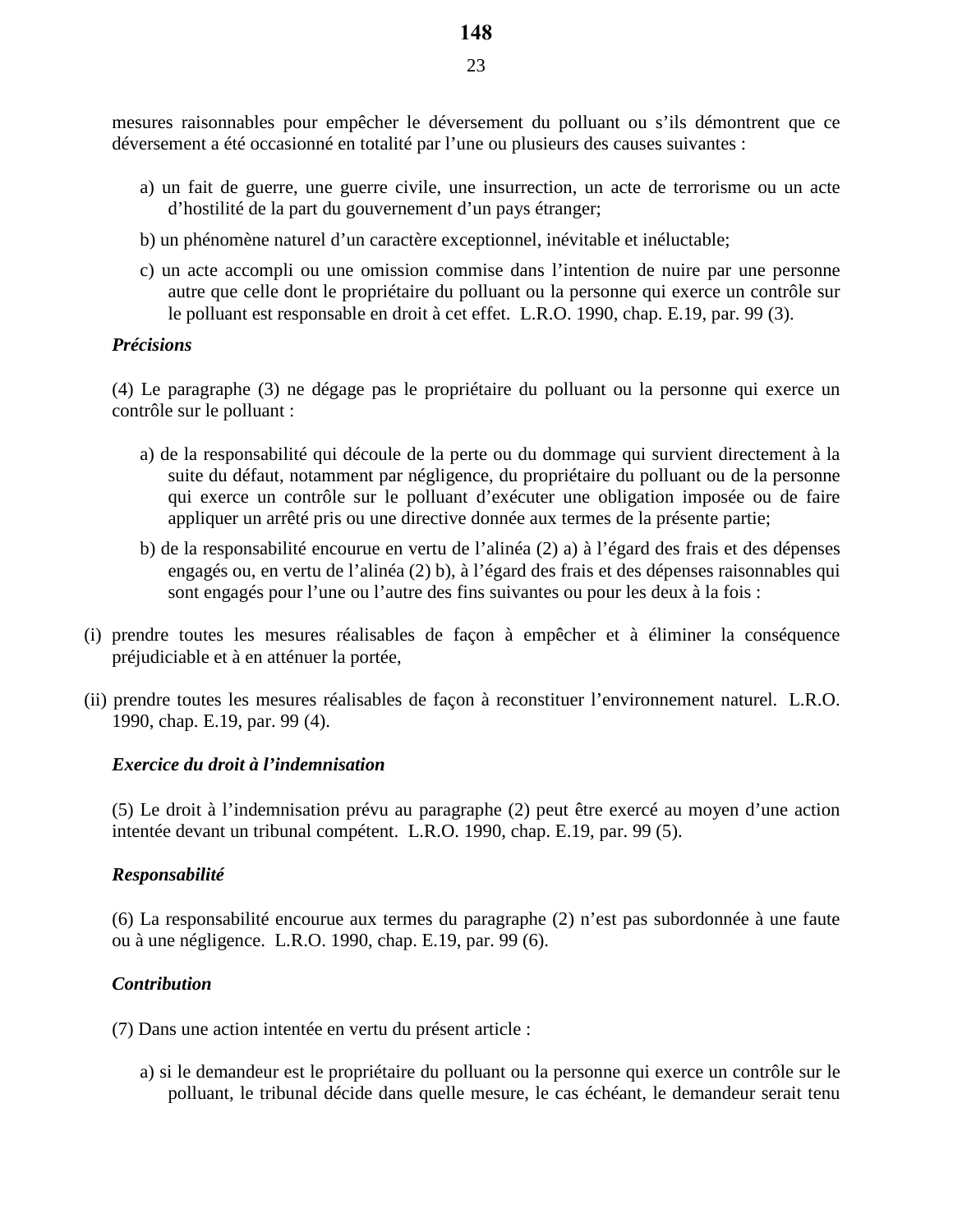de verser une contribution ou une indemnité aux termes du paragraphe (8) s'il était le défendeur;

b) si le demandeur n'est pas le propriétaire du polluant ou la personne qui exerce un contrôle sur le polluant visés à l'alinéa a), le tribunal décide dans quelle mesure, le cas échéant, le demandeur a causé la perte, le dommage, les frais ou les dépenses ou y a contribué par sa faute ou par sa négligence.

Le tribunal réduit le montant de l'indemnisation dans la mesure, le cas échéant, fixée par la décision. L.R.O. 1990, chap. E.19, par. 99 (7).

## *Étendue de la responsabilité*

(8) Deux ou plusieurs personnes qui sont tenues de verser une indemnisation aux termes du présent article sont solidairement responsables envers la personne qui a subi la perte, le dommage, les frais ou les dépenses; en ce qui concerne leur responsabilité mutuelle, à défaut de contrat entre elles, même implicite, chaque personne est tenue de verser une contribution aux autres et de les indemniser conformément aux principes suivants :

- 1. Si deux ou plusieurs personnes sont tenues de payer une indemnisation en vertu du présent article et que l'une ou plusieurs d'entre elles ont causé la perte, le dommage, les frais ou les dépenses ou y ont contribué par leur faute ou leur négligence, celles-ci versent des contributions et des indemnités de l'une des façons suivantes :
- i. une personne dont la faute ou la négligence sont constatées indemnise toute autre personne tenue de payer une indemnisation aux termes du présent article,
- ii. deux personnes ou plus dont la faute ou la négligence sont constatées s'indemnisent mutuellement et indemnisent toute autre personne tenue de payer une indemnisation aux termes du présent article dans la mesure où les deux personnes ou plus ont causé la perte, le dommage, les frais ou les dépenses par leur faute ou leur négligence, ou y ont contribué.
	- 2. Pour l'application de la sous-disposition ii de la disposition 1, s'il s'avère trop difficile de déterminer la mesure dans laquelle la faute ou la négligence de deux ou plusieurs personnes tenues de payer une indemnité aux termes du présent article ont causé ou contribué à causer la perte, le dommage, les frais ou les dépenses, ces personnes sont réputées également responsables.
	- 3. Si aucune des personnes tenues de verser une indemnisation aux termes du présent article n'a causé la perte, le dommage, les frais ou les dépenses ou n'y a contribué par sa faute ou sa négligence, chacune de ces personnes est tenue de verser aux autres une contribution et une indemnité dans la mesure jugée juste et équitable dans les circonstances. L.R.O. 1990, chap. E.19, par. 99 (8).

## *Exercice du droit à une contribution*